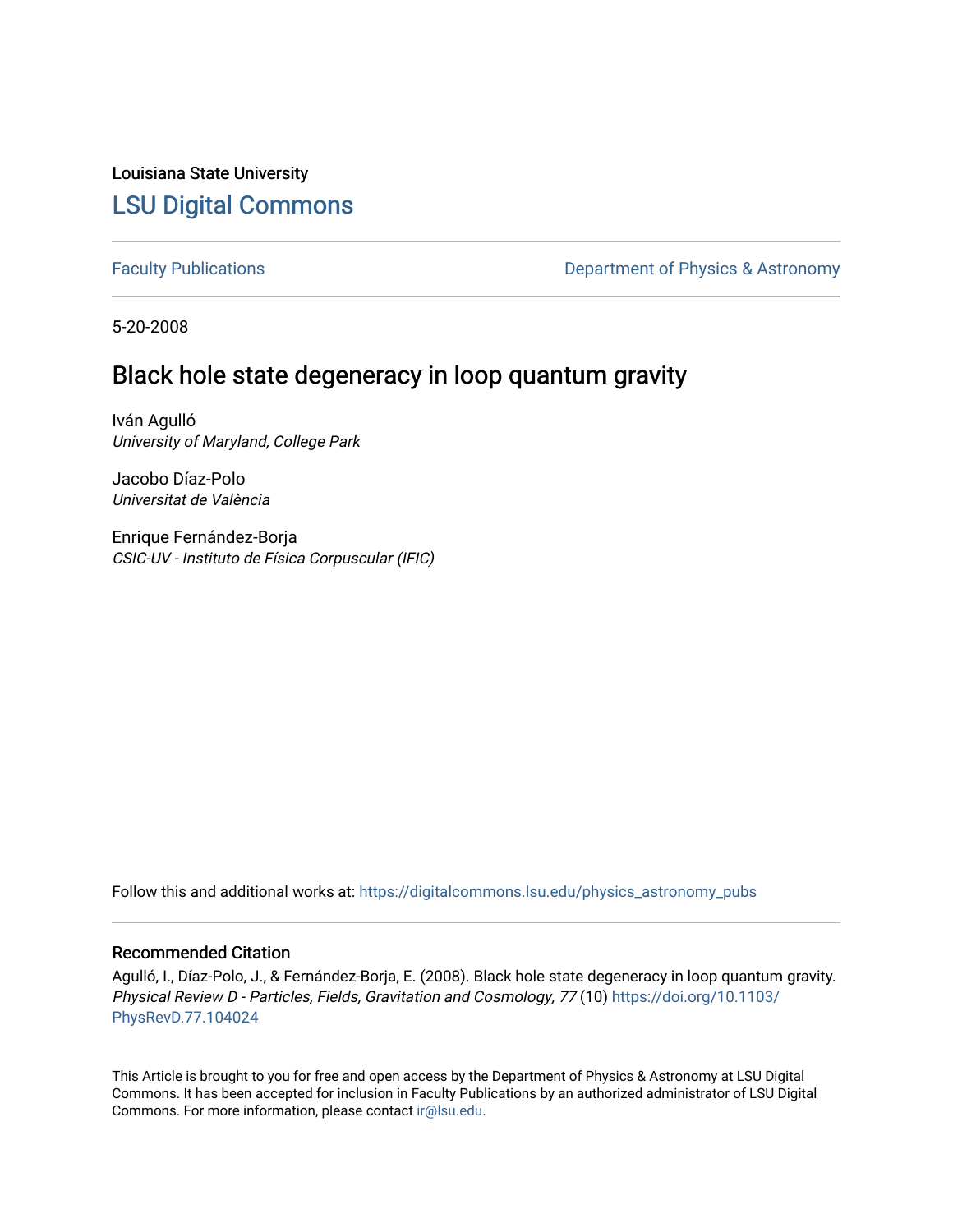# Black hole state degeneracy in Loop Quantum Gravity

Iván Agulló,<sup>1,2,[∗](#page-1-0)</sup> Jacobo Díaz-Polo,<sup>3,4,[†](#page-1-1)</sup> and Enrique Fernández-Boria<sup>2,3,[‡](#page-1-2)</sup>

<sup>1</sup> Department of Physi
s, University of Maryland, Col lege Park, Maryland 20742 -Departamento de Física Ieorica ana IFIC,

Centro Mixto Universidad de Valencia-CSIC. Facultad de Física,

Universidad de Valen
ia, Burjassot-46100, Valen
ia, Spain.

-Departamento de Astronomía y Astrofísica,

Universidad de Valencia, Burjassot-46100, Valencia, Spain

''Instituto de Matemáticas, Universidad Ivacional Autonoma de México,

A. Postal 61-3, Morelia, Mi
hoa
án 58090, Méxi
o

#### Abstra
t

The ombinatorial problem of ounting the bla
k hole quantum states within the Isolated Horizon framework in Loop Quantum Gravity is analyzed. A qualitative understanding of the origin of the band structure shown by the degeneracy spectrum, which is responsible for the black hole entropy quantization, is reached. Even when motivated by simple considerations, this picture allows to obtain analytical expressions for the most relevant quantities associated to this effect.

PACS numbers: 04.70.Dy, 04.60.Pp

#### I. INTRODUCTION

In 1974 S.W. Hawking [\[1](#page-22-0)] established that black holes behave like black bodies in the thermodynami
al sense. This remarkable work provides a lear eviden
e that the similarity between the laws of black hole mechanics [2] and the ordinary laws of thermodynamics is mu
h more than a mere mathemati
al analogy. This physi
al analogy is summarized in the Generalized Second Law  $|3|$ , which endows black holes with physical entropy in a pure thermodynami
al sense. Any quantum gravity theory proposal has to provide the microscopic degrees of freedom that account for that entropy.

Loop Quantum Gravity (LQG)  $[4, 5, 6, 7]$  $[4, 5, 6, 7]$  $[4, 5, 6, 7]$  $[4, 5, 6, 7]$  $[4, 5, 6, 7]$  $[4, 5, 6, 7]$  $[4, 5, 6, 7]$  $[4, 5, 6, 7]$  offers a detailed description of the black hole

<span id="page-1-0"></span><sup>∗</sup>Ele
troni address: [Ivan.Agullouv.es](mailto:Ivan.Agullo@uv.es)

<span id="page-1-1"></span><sup>&</sup>lt;sup>†</sup>Electronic address: Jacobo.Diaz@uv.es

<span id="page-1-2"></span><sup>&</sup>lt;sup>‡</sup>Electronic address: Enrique.Fernandez@uv.es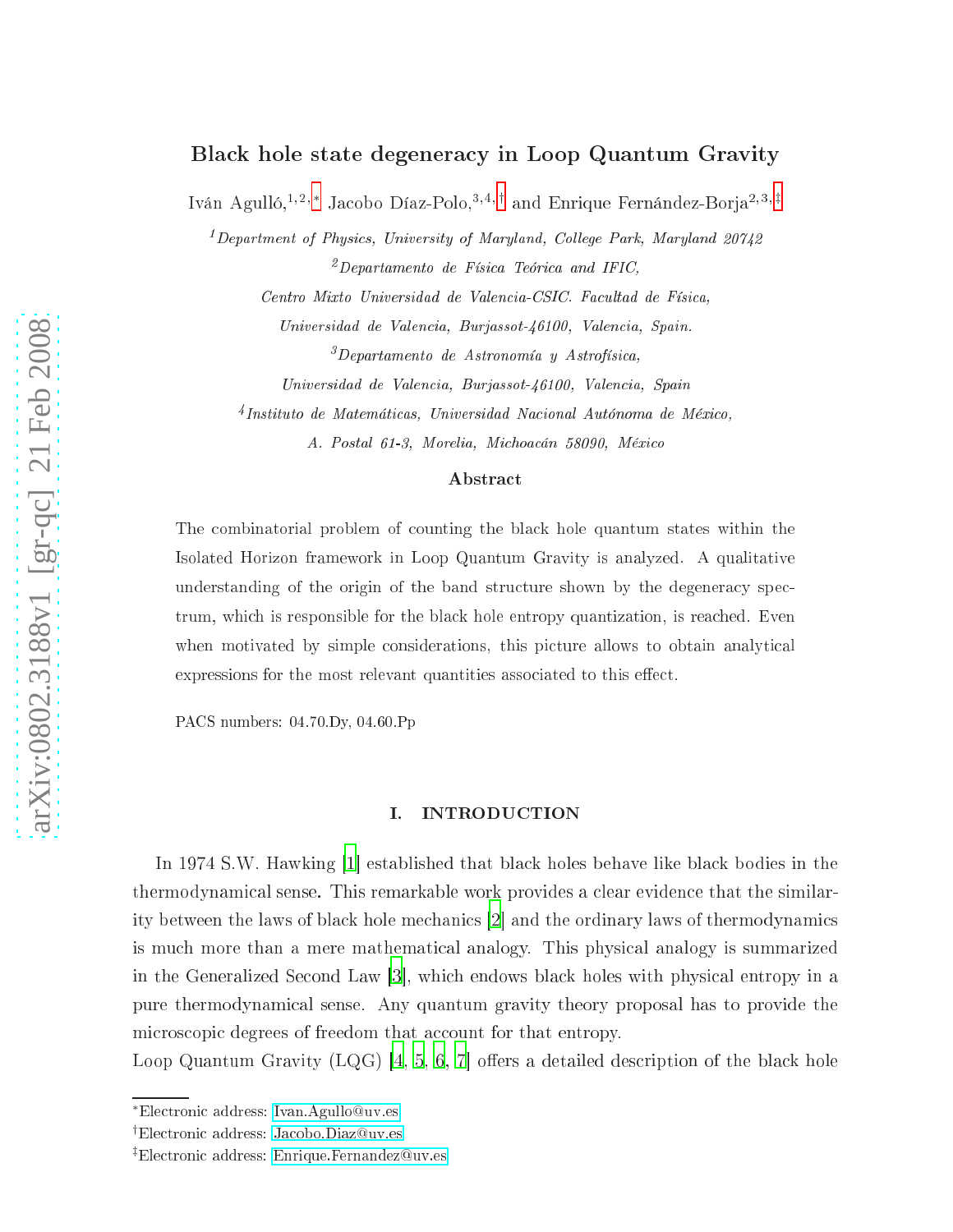horizon quantum states. Black holes within LQG are treated in an effective way in the Isolated Horizon framework introduced by Ashtekar *et al* [8]. In this framework the horizon quantum degrees of freedom are described by a  $U(1)$  Chern-Simons gauge theory and fluctuate independently from the ones of the bulk, giving rise to the black hole entropy. At present, two inequivalent proposals  $(9, 10)$  for characterizing the black hole degrees of freedom have re
eived most of the attention. It is interesting that, within both of them, the problem of computing the black hole entropy can be reduced to a well defined ombinatorial problem.

To exa
tly solve this ombinatorial problem is, however, a rather non trivial task and, in order to obtain analytical solutions, some approximations have to be made. In particular the large area approximation permits to perform an analytic counting of the black hole microstates  $[10, 11, 12]$  $[10, 11, 12]$  $[10, 11, 12]$  $[10, 11, 12]$ . Using this approximation the theory reproduces the semiclassical proportionality relation between entropy and area and gives an additional logarithmi term with a  $-1/2$  coefficient,

<span id="page-2-0"></span>
$$
S(A) = \frac{\gamma_c}{\gamma} \frac{A}{4\ell_{\rm P}^2} - \frac{1}{2} \ln \frac{A}{\ell_{\rm P}^2} + O(A^0) \;, \tag{1}
$$

where  $\gamma$  is the Barbero-Immirzi parameter [13] (a free real parameter in the theory) and  $\gamma_c$  a numerical constant obtained from the counting. Fixing  $\gamma$  to be equal to  $\gamma_c$  ensures consistency with the Bekenstein-Hawking entropy law for large areas. An important fact is that both definitions for the horizon states to be considered agree with  $(1)$ , the only difference being the value of  $\gamma_c$ .

Alternatively, the omplexity of the ombinatorial problem an be over
ome by telling a computer to make an *exact* counting by explicitly enumerating all states [14]. Though the exponentially growing number of states limits the ounting to modest bla
k hole sizes (a few hundred Planck areas), the results in this regime agree with the analytical computations in the large area limit. Even more, this direct computation reveals a richer behavior shown by the spectrum when avoiding any approximation. The most degenerate quantum configurations accumulate around certain evenly spaced values of area, with a much lower degeneracy in the regions between those values, thus giving rise to an effective "quasidiscrete" equidistant area spectrum, despite the fact that the area spectrum in LQG is not equidistant. Furthermore, this phenomenon is independent on the particular choice for the characterization of the horizon degrees of freedom. This result provides a contact point between LQG and the Bekenstein's conjecture [15] and has important consequences for the physical properties of black holes, such as the entropy, which displays an effective discretization [\[16](#page-22-15)], or Hawking radiation, that could carry some quantum imprints coming from the horizon structure at the Planck scale [17].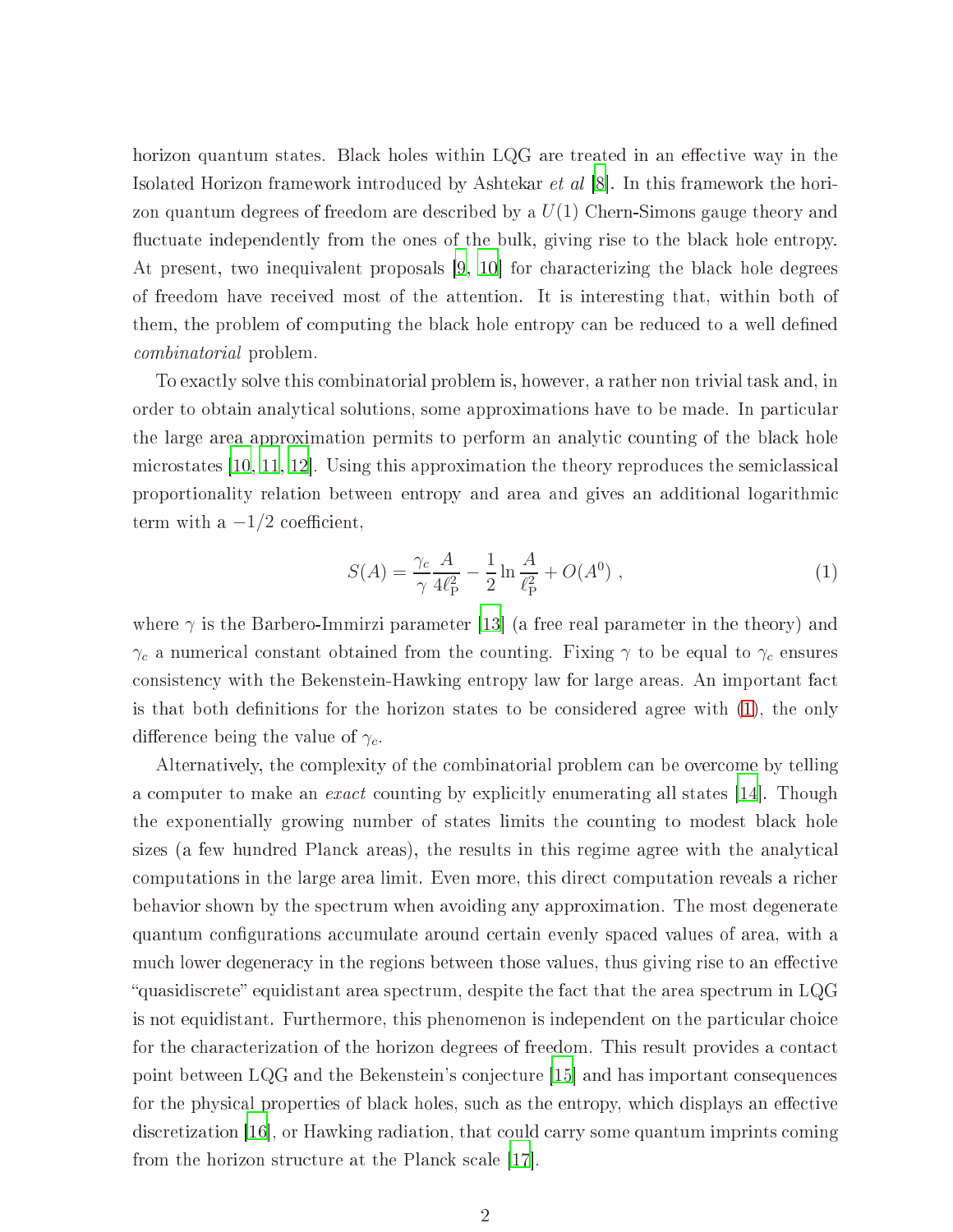This "band structure" arising in the black hole area spectrum of  $LQG$  calls for a more intuitive explanation, unraveling the origin of this phenomenon from the theory. This is the main goal of the present paper. A re
ent work in this dire
tion has been done by Sahlmann in  $\vert 18 \vert$ , where he gives some quantitative information about the black hole area spectrum. In this paper we will follow a rather different approach. Despite the complexity of the ombinatorial problem, whi
h makes a meti
ulous analysis unfeasible, the states an be properly handled by attending to a few properties that allow us to obtain the most relevant qualitative and quantitative information about the area spe
trum, shedding some light on its behavior. In particular, this approach will help us to understand qualitatively the origin of the "band structure" and will also allow us to compute analytically the value of area corresponding to each "peak" of degeneracy.

We have organized the rest of the paper as follows. In sections  $(II)$  to  $(IV)$  we review the previous works, paying spe
ial attention to the aspe
ts related with our arguments, and establishing the notation we are going to use, while sections  $(V)$  and  $(VI)$  contain the main body of the present work. Section [\(II\)](#page-3-0) is devoted to set up the combinatorial problem. In se
tion [\(III\)](#page-5-0) some previous analyti
al results are presented. Se
tion [\(IV\)](#page-8-0) ontains a summary of the omputational results that showed the behavior that we are going to analyze. We present our qualitative picture and our quantitative analytical computations in section  $(V)$ . The main results are analyzed in section  $(VI)$ . We finally on
lude with an outlook in se
tion [\(VII\)](#page-20-0).

#### <span id="page-3-0"></span>II. COUNTING AND LABELING CHOICES

In the Isolated Horizon (IH) framework in LQG black holes are treated in an effective way, sin
e they are introdu
ed from the outset as an inner boundary of the spa
etime manifold before the quantization procedure is carried out (see  $\left[4, 8\right]$  $\left[4, 8\right]$  $\left[4, 8\right]$  $\left[4, 8\right]$  $\left[4, 8\right]$  for details). Isolated Horizon boundary onditions are then imposed, whi
h translate into quantum boundary conditions after the quantization procedure. The horizon states are described by a  $U(1)$ quantum Chern-Simons gauge theory, while gravitational degrees of freedom of the bulk are represented by spin networks, a set of edges with spin-like quantum numbers  $(j, m)$  $(j \in \mathbb{Z}/2, m = \{-j, -j+1, ..., j\})$  that intersect to each other at vertices. When an edge of the spin network pierces the horizon creating a puncture, it endows it with a "quantum" of area given by

<span id="page-3-1"></span>
$$
a(j) = 8\pi\gamma \ell_{\rm P}^2 \sqrt{j(j+1)} \tag{2}
$$

where  $j$  is the corresponding label of the edge, and with a quantum of curvature given by the label m (since the Isolated Horizon boundary conditions relate this label with the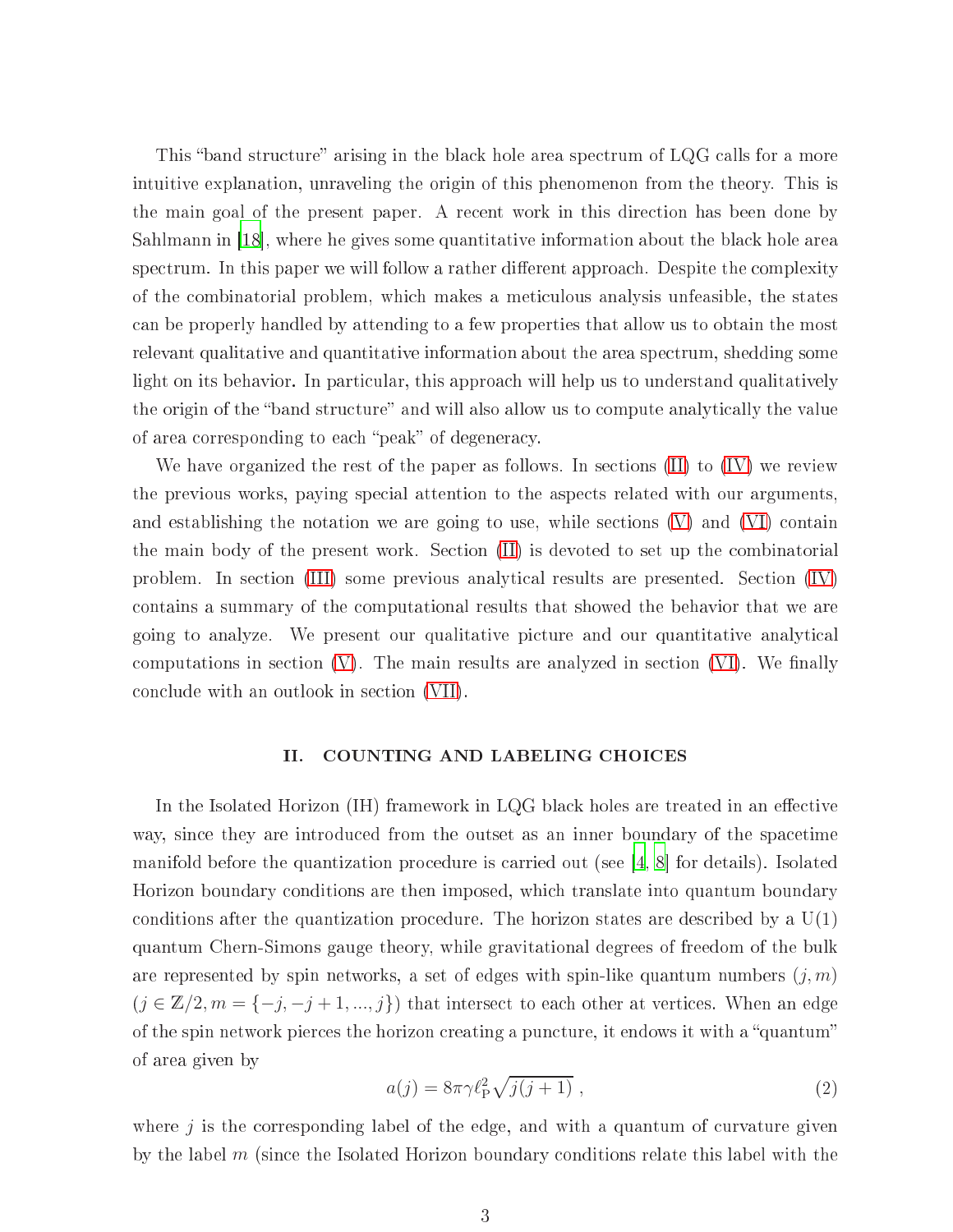U(1) Chern-Simons states on the horizon surface). Then, the quantum states of a black hole with area A must satisfy that the sum of the contribution to the area from each pun
ture equals the total horizon area,

<span id="page-4-0"></span>
$$
A = 8\pi \gamma \ell_{\rm P}^2 \sum_{i=1}^p \sqrt{j_i(j_i+1)} \,, \tag{3}
$$

where  $p$  is the number of punctures on the horizon. Also a condition coming from the fact that the horizon is spherical must be imposed. This is

<span id="page-4-1"></span>
$$
\sum_{i} m_i = 0 \tag{4}
$$

which is called "projection constraint". The problem of counting the black hole microstates that account for its entropy is now reduced to a mathematically well defined *combinatorial* problem whi
h an be stated as:

How many different configurations of labels distributed over a set of distinguishable<sup>1</sup> punctures are there, for all possible finite numbers of punctures, such that the constraints  $(3)$  and  $(4)$  are satisfied?

There exists a ertain ambiguity at this point, sin
e there are two proposals on
erning which labels have to be considered to account for all microscopic configurations. The issue of whi
h is the proper ounting is, however, beyond the s
ope of this paper, as the behavior that we want to analyze is obtained within both of them.

The first of the two proposals was done by Domagala and Lewandowski in [9] and was complemented by Meissner in  $[11]$ . There, it is claimed that the horizon states are given by punctures carrying only the  $m_i$  labels (as these are the labels related to the horizon states through the IH boundary onditions). The onstraint [\(3\)](#page-4-0) is then reinterpreted in terms of  $|m_i|$ .

The second proposal is due to Ghosh and Mitra [10], and it considers that both labels.  $j_i$  and  $m_i$ , characterize the horizon quantum states. In this case, both constraints [\(3\)](#page-4-0) and [\(4\)](#page-4-1) can be imposed as written above. The structure, results and main differences between both models an be seen in Table [I.](#page-5-1)

For the purpose of this paper, we need to deal with the labels related to area, so we will call this labels generically  $s_i$ , in such a way that the  $s_i$  will correspond to  $|m_i|$  in the first case and to  $j_i$  in the second one. Furthermore, for the sake of simplicity, we will deal only with integer numbers, so that we will take  $s_i = 2|m_i|$  or  $s_i = 2j_i$  in each case. Then, in the DLM case, there will be two possible values of  $m_i$  for each  $s_i$ , namely  $\{-\frac{s_i}{2}, \frac{s_i}{2}\}$  $\frac{1}{2}$  },

 $^\circ$  1 ne fact that punctures are distinguishable has its origin in some subtleties related with the action of diffeomorphisms during the quantization procedure, and plays a key role in the combinatorial problem.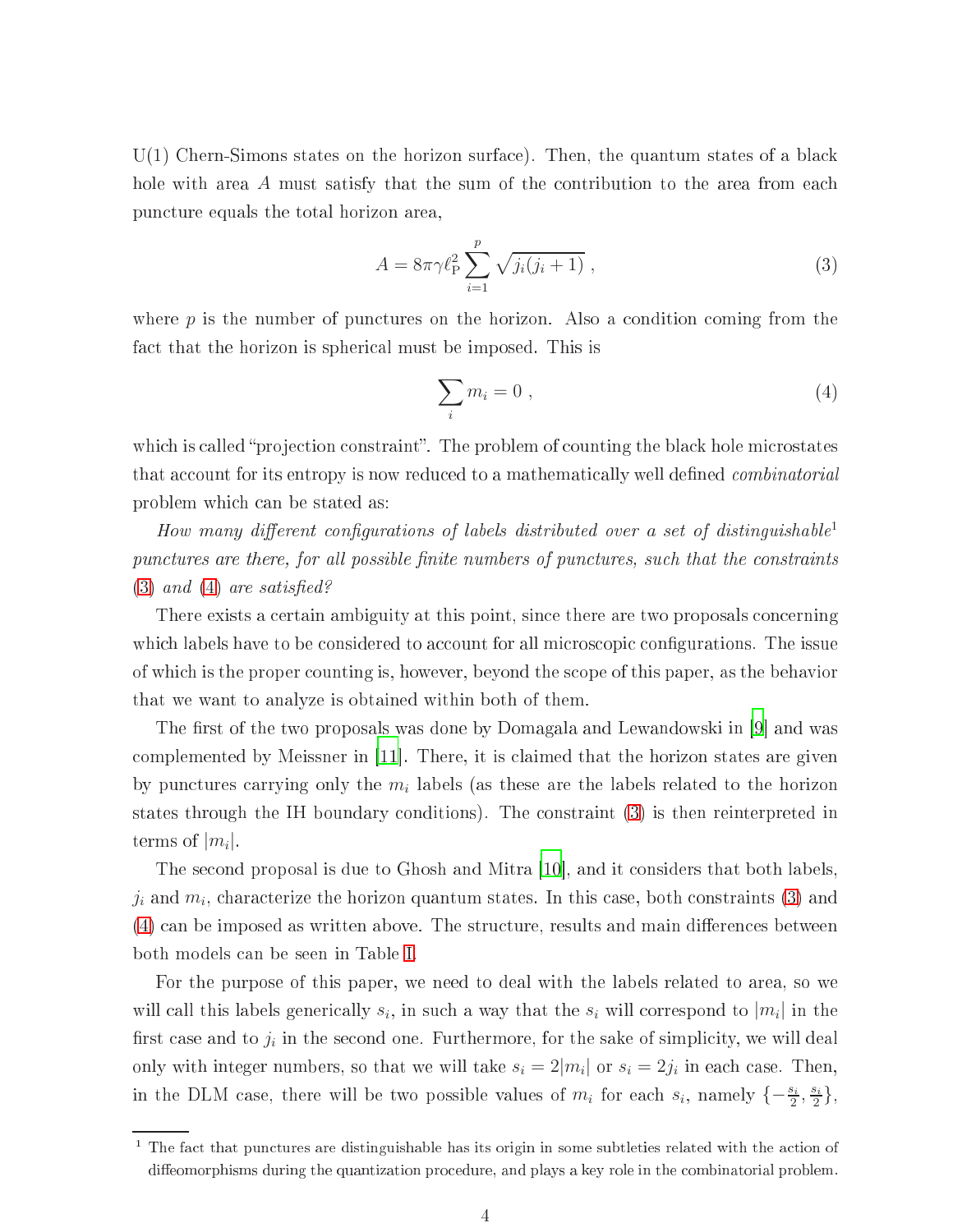|                       | DLM                                                                                                                                                                 | GM                                   |
|-----------------------|---------------------------------------------------------------------------------------------------------------------------------------------------------------------|--------------------------------------|
| Labels                | $m_i$                                                                                                                                                               | $(j_i, m_i)$                         |
| Area                  | $ 8\pi\gamma\ell_{\rm P}^2\sum_i\sqrt{ m_i ( m_i +1)}  8\pi\gamma\ell_{\rm P}^2\sum_i\sqrt{j_i(j_i+1)} $                                                            |                                      |
| Projection constraint | $\sum_i m_i = 0$                                                                                                                                                    | $\sum_i m_i = 0$                     |
| Entropy               | $S(A) = \frac{\gamma_{\text{DLM}}}{\gamma} \frac{A}{4} - \frac{1}{2} \ln A \left[ S(A) = \frac{\gamma_{\text{GM}}}{\gamma} \frac{A}{4} - \frac{1}{2} \ln A \right]$ |                                      |
| BI parameter          | $\gamma = \gamma_{\text{DLM}} = 0.23753$                                                                                                                            | $\gamma = \gamma_{\rm GM} = 0.27407$ |

<span id="page-5-1"></span>Table I: Comparison between the DLM and GM ountings

while in the GM one the possible values of  $m_i$  will be  $\{-\frac{s_i}{2}, -\frac{s_i}{2}+1, ..., \frac{s_i}{2}\}$  $\frac{\pi}{2}$ }, so there will be  $s_i + 1$  values of  $m_i$  for each  $s_i$ . This will be the only difference that we will have to introduce in our arguments in order to account for both counting models.

#### <span id="page-5-0"></span>III. PREVIOUS ANALYTICAL RESULTS

In this section we review briefly the previous analytical results on the counting of black hole microstates  $[8, 9, 10, 11, 12]$  $[8, 9, 10, 11, 12]$  $[8, 9, 10, 11, 12]$  $[8, 9, 10, 11, 12]$  $[8, 9, 10, 11, 12]$  $[8, 9, 10, 11, 12]$  $[8, 9, 10, 11, 12]$  $[8, 9, 10, 11, 12]$  present in the literature. When addressing the ombinatorial problem des
ribed in the previous se
tion, a key point is to onsider that punctures are distinguishable, as shown in [\[8](#page-22-7)]. With this in mind, one should consider all possible orderings of labels over punctures. But given a certain configuration of  $s_i$ labels, all possible reorderings give rise to states with exactly the same area. One can then characterize a configuration just by fixing the number  $n_s$  of punctures that take each particular value of s and introducing all possible orderings as a certain degeneracy associated with this configuration. Thus, in the remainder of the paper, a given set of numbers  ${n_s}_{s=1}^{s_{max}}$  (where  $s_{max}$  is the maximum value of s) will be called *configuration*. A configuration will be permissible if it satisfies the constraint  $(3)$ , which in terms of  $n_s$ reads

$$
4\pi\gamma \ell_{\rm P}^2 \sum_{s=1}^k n_s \sqrt{s(s+2)} = A \ . \tag{5}
$$

<span id="page-5-2"></span>Then, in order to consider all quantum states contained in a given configuration, one has to take into account the degeneracy coming from two sources:

- one due to all possible reorderings of the  $\{s_i\}$  labels over punctures,
- and the other coming from all possible combinations of the  $m_i$  labels associated to each configuration satisfying the constraint  $(4)$ .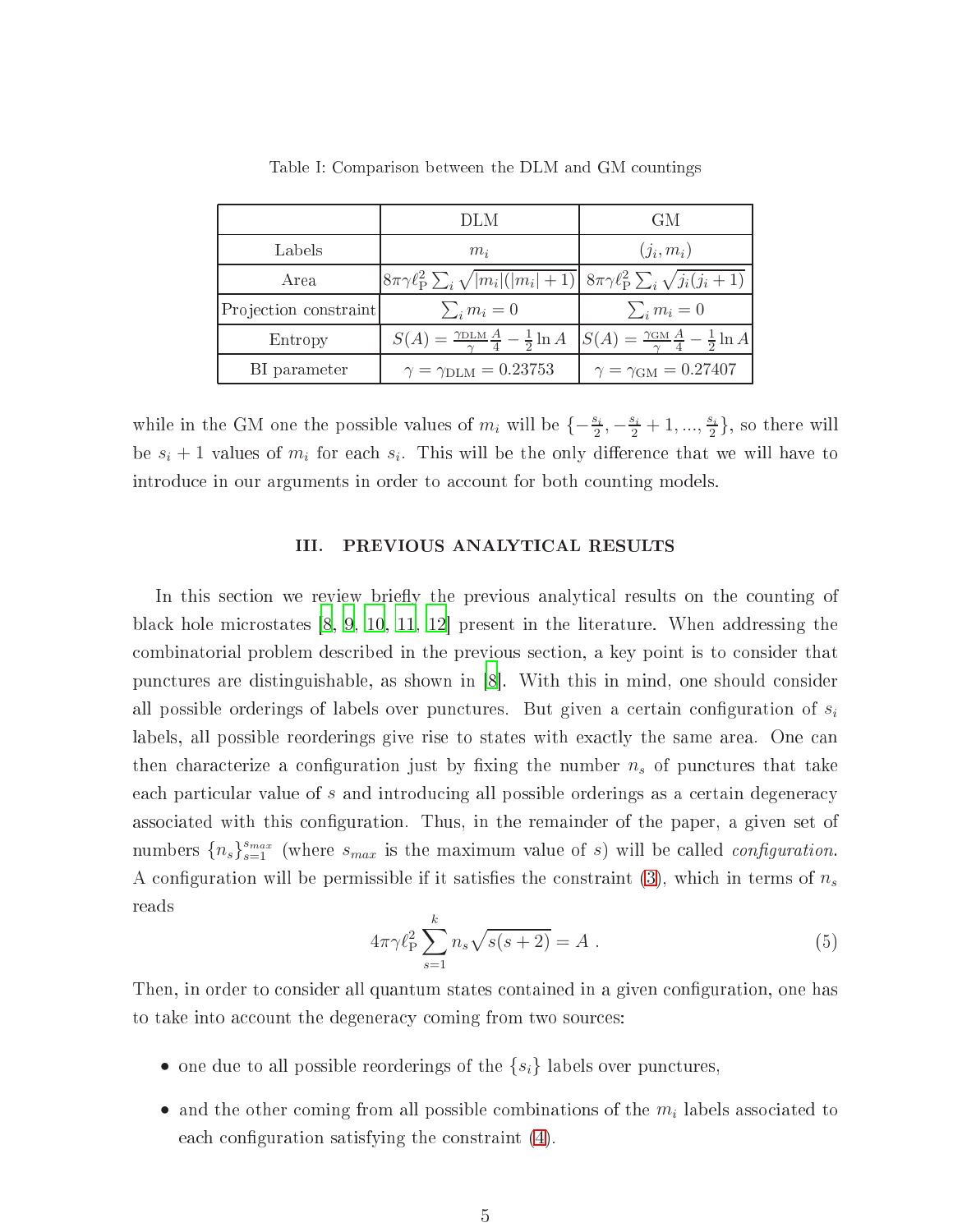The difference between the two possible countings is contained in this last term. For the only reason of being able to expli
itly write down some expressions, we are going to consider for the moment the term corresponding to the GM counting. One can then write the degeneracy associated to a given configuration  ${n_s}_{s=1}^{s_{max}}$  as:<sup>2</sup>

$$
d(n_1, ..., n_{s_{max}}) = \frac{\left(\sum_{s} n_s\right)!}{\prod_{s} n_s!} \prod_{s} (s+1)^{n_s} , \qquad (6)
$$

where sums and products run from  $s = 1$  to  $s_{max}$ . In the above expression the projection constraint is not being introduced, but this fact will not affect the results that we are going to obtain in the remainder of the section. This degeneracy was studied in  $(10, 12)$  $(10, 12)$  $(10, 12)$ , where the question of which are the values of  $n<sub>s</sub>$  that give rise to the maximal value of degeneracy, for a fixed value of area, was addressed.

The degeneracy  $d(n_1, ..., n_{s_{max}})$  (or equivalently  $\ln d(n_1, ..., n_{s_{max}})$ ) is maximized by varying  $n_s$  subject to the constraint [\(5\)](#page-5-2), which is introduced via a Lagrange multiplier. This maximizing process can be easily worked out in the *large area limit*, where the variables  $n_s \gg 1$  can be considered as continuous. The variational problem is then easily solved by using Stirling's approximation, which gives the result<sup>3</sup>

<span id="page-6-1"></span>
$$
\hat{n}_s = \frac{n_s}{\sum_s n_s} = (s+1)e^{-\lambda\sqrt{s(s+2)}}\,,\tag{7}
$$

<span id="page-6-0"></span>where for consistency,  $\lambda$  must satisfy the "normalization condition"

$$
\sum_{s=1}^{s_{max}} (s+1)e^{-\lambda \sqrt{s(s+2)}} = 1.
$$
 (8)

Numerical solutions of this equation, in the large area limit  $(s_{max} \gg 1)$  gives  $\lambda_{GM} =$ 0.861006 (or  $\lambda_{\text{DLM}} = 0.746232$  in the case of the other counting proposal).

We will call this  $\hat{n}_s$  distribution the *Maximal Degeneracy Distribution*<sup>4</sup> (MDD), and it will play a pivotal role from now on. Besides, it was shown in  $|11, 12|$  that the introduction of the proje
tion onstraint does not modify this distribution, so despite one starts without imposing it, the results an be onsidered as in
luding this onstraint.

It is worth to note that, in the MDD, the proportions between the different  $n<sub>s</sub>$  are maintained for different values of area (the values of  $n<sub>s</sub>$  grow proportionally), and then

<sup>&</sup>lt;sup>2</sup> The factor  $(s+1)^{n_s}$  is the one accounting for all the possible values of  $m_i$  associated to each  $s_i$ , so in order to make the analysis for the counting of  $[9]$  it will be enough to change this term by  $2^{n_s}$ 

<sup>.</sup> Although the equivalent expression obtained in [11] was presented on the basis of different considerations, it can also be given the same interpretation of a degeneracy maximizing distribution.

We will use the term *atstribution* as opposed to *configuration*, in the sense that it gives the proportions between the different  $n<sub>s</sub>$  instead of the absolute value of each  $n<sub>s</sub>$ . We will use this terminology in the next se
tions.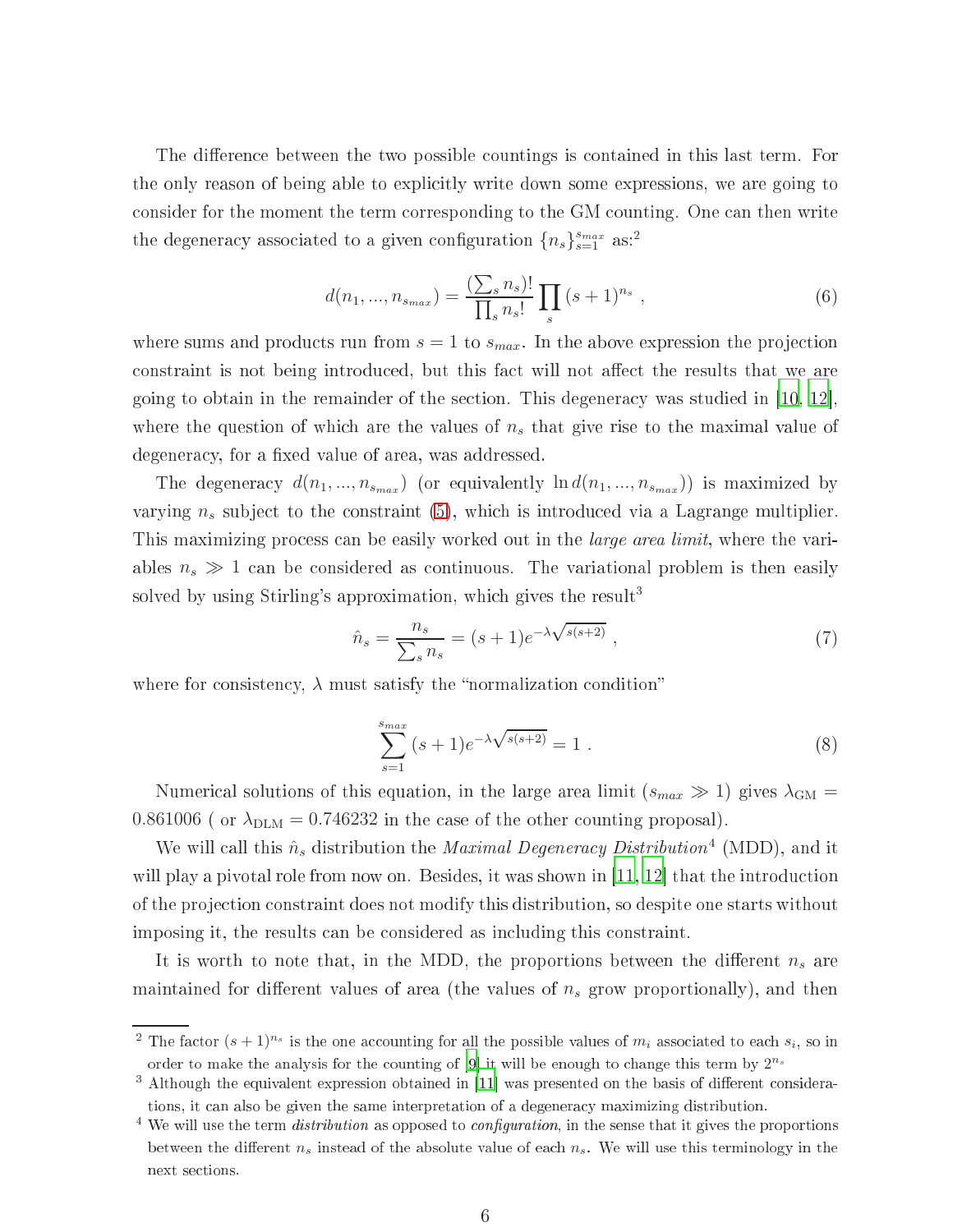the values of  $\hat{n}_s$  are independent of area. When plotting  $\hat{n}_s$  (Figure [1\)](#page-7-0), an interesting behavior is observed. Although the largest ontribution omes from the smallest value of s (which contributes with approximately one half of the punctures), the contribution of the next few values of s is also significant. Nevertheless, the MDD shows an exponential decrease as s grows, so for s larger than the smallest few values the contribution will be
ome negligible.



<span id="page-7-0"></span>Figure 1: The  $\hat{n}_s$  given by the Maximal Degeneracy Distribution (MDD) is plotted as a function of s. The relevant contribution of the lower values of s and the exponential decrease as s grows are observed.

On
e the MDD has been obtained, the total number of quantum states for a given value of area can be computed. The result is  $|11, 12|$  $|11, 12|$  $|11, 12|$ 

$$
d = \frac{\alpha}{\sqrt{A/\ell_{\rm P}^2}} e^{\frac{\lambda}{4\pi\gamma\ell_{\rm P}^2}A} \,,\tag{9}
$$

where  $\alpha \sim O(1)$ . It is seen that the number of quantum states grows exponentially with area; the extra factor  $A^{-1/2}$  appears due to the introduction of the projection constraint [\(4\)](#page-4-1). From this the entropy an be omputed, obtaining

$$
S(A) = \frac{\lambda}{\pi \gamma} \frac{A}{4\ell_{\rm P}^2} - \frac{1}{2} \ln \frac{A}{\ell_{\rm P}^2} + O(A^0) \ . \tag{10}
$$

This result verifies the semiclassical Bekenstein-Hawking entropy formula for large areas provided that  $\gamma = \lambda/\pi$ . Substituting the value of  $\lambda$  for each counting the corresponding values for the Barbero-Immirzi parameter are obtained

$$
\gamma_{\text{GM}} = 0.274066858
$$
,  $\gamma_{\text{DLM}} = 0.237532958$ .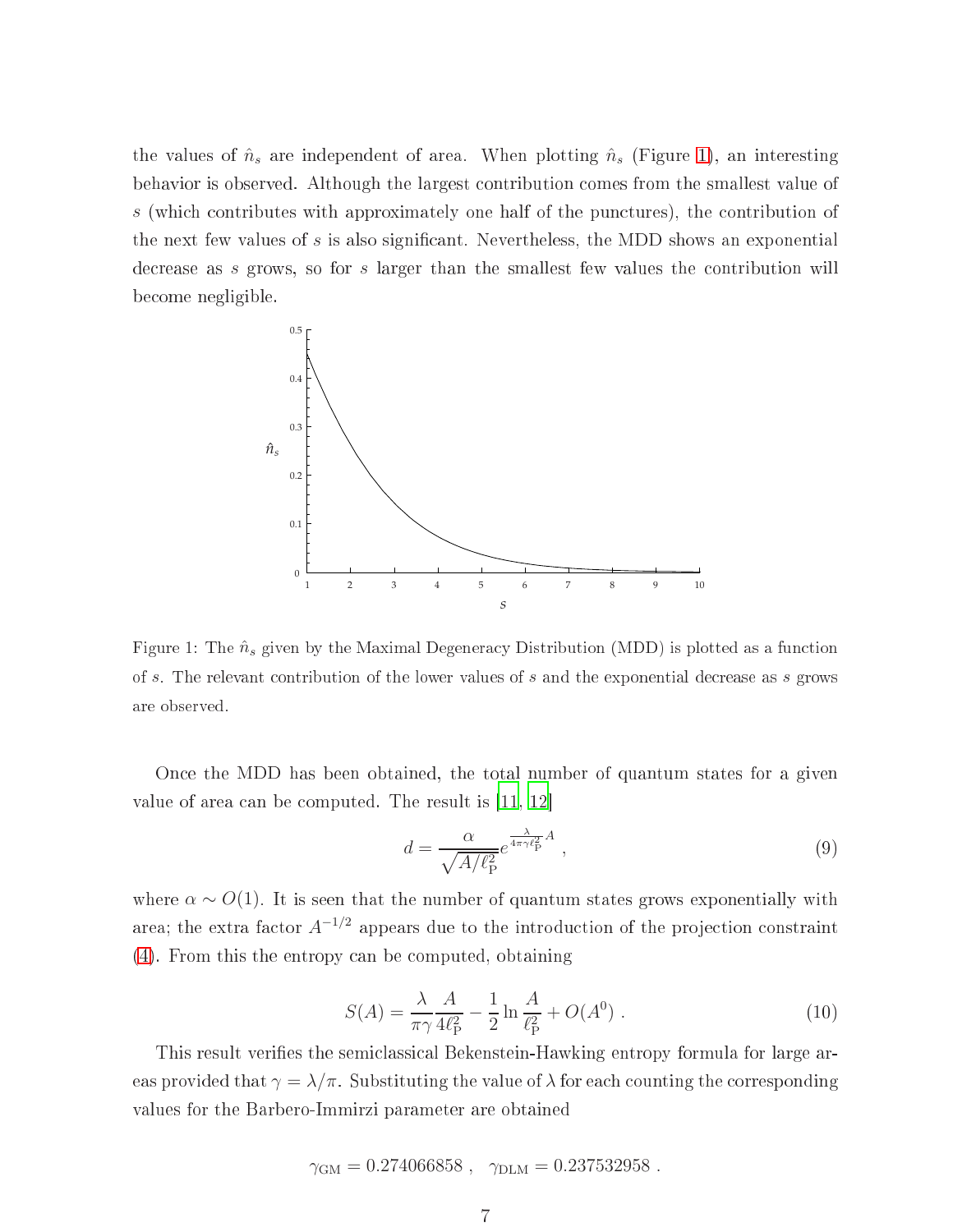#### <span id="page-8-2"></span>A. Large area limit

In the previous computations the large area approximation was involved. However, one can wonder about the meaning of "large area" in this context. If one looks at the normalization condition [\(8\)](#page-6-0), it is easy to see that the value of  $\lambda$  obtained from it depends on the value of  $s_{max}$  to which we are summing up. Then, as the value of  $s_{max}$  depends on the area, we have a  $\lambda$  that is a function of area. Nevertheless, if one studies the function  $\lambda = \lambda(A)$  (or equivalently  $\lambda = \lambda(s_{max})$ , as shown in Figure [2\)](#page-8-1), one sees that the value of  $\lambda$ grows very quickly and saturates the asymptotic value for relatively small values of  $s_{max}$ (for  $s_{max}$  around 12 the value of  $\lambda$  only differs from the asymptotic value in a 0.006%). But this value of  $s_{max}$  corresponds to values of area around  $45\ell_\text{P}^2$ . So for areas larger than that, we an say that we are already in the large area limit, as far as the distribution [\(7\)](#page-6-1) is on
erned.



<span id="page-8-1"></span>Figure 2: The value of  $\lambda$  as a function of  $s_{max}$  is plotted, and compared with the asymptotic value.

#### <span id="page-8-0"></span>IV. PREVIOUS COMPUTATIONAL RESULTS

In the previous section, some approximations were employed in order to count the number of quantum microstates compatible with a macroscopic black hole. One can legitimately be worried about the fact that this approximations could be hiding part of the richness of the problem. Fortunately, in spite of its intrinsic complexity, an exact counting can be performed to see whether there is a richer structure in the spectrum or not. This can be done by means of an explicit enumeration computational algorithm. The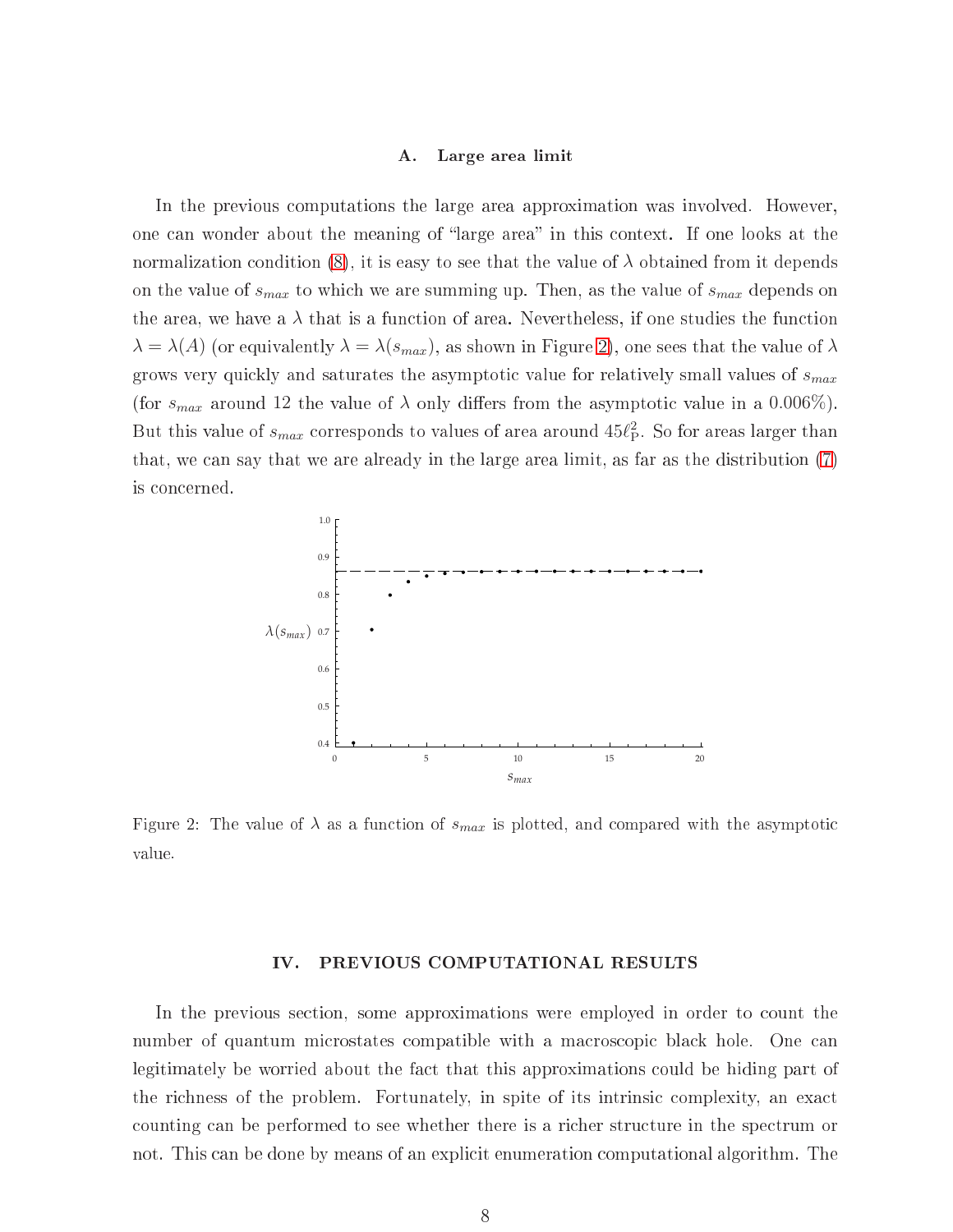strategy is to generate systemati
ally all possible ombinations of labels (for any possible number of punctures), and to check one by one whether it satisfies the required conditions. Then, by explicitly enumerating all states, one can make an exact counting of the black hole quantum configurations (for a given value of area) in this framework. This was done in  $|14|$ ; here we are going to review the main results obtained there and in subsequent work. Even when such an exact counting can be done, the price to pay for overcoming the complexity of the problem with an explicit enumeration is a severe restriction to the black hole sizes that can be analyzed due to the huge number of configurations to be counted. For that reason, the available omputing power allowed to analyze bla
k holes up to just a few hundred Planck area sizes. However, these computations were enough to confirm the results of the previous se
tions, namely the exponential growth of the number of states with area and, when imposing the projection constraint, the factor  $A^{-1/2}$ . The fact that this results are compatible with the analytical computations gives one some confidence in the interest of performing su
h a ounting even though, due to omputational limitations, one is restri
ted to work in a small horizon area regime, far below the large area limit in which the Isolated Horizon framework in LQG was originally formulated.



<span id="page-9-0"></span>Figure 3: Plot of the degeneracy (number of different horizon states in each area interval of  $0.01\ell_{\rm P}^2$ ). States accumulate around some equidistant values of area, exhibiting a band structure.

But besides confirming the previous analytical results, the exact counting showed a much richer behavior in the black hole area spectrum [\[16](#page-22-15)]. It was found that the black hole quantum states are distributed according to a "band structure" in terms of the area. The most degenerate configurations cluster around evenly spaced values of area, giving rise to equidistant peaks of degeneracy, with some orders of magnitude less degeneracy in the regions between them (Figure [3\)](#page-9-0). This fact gives rise to an *effective* equidistant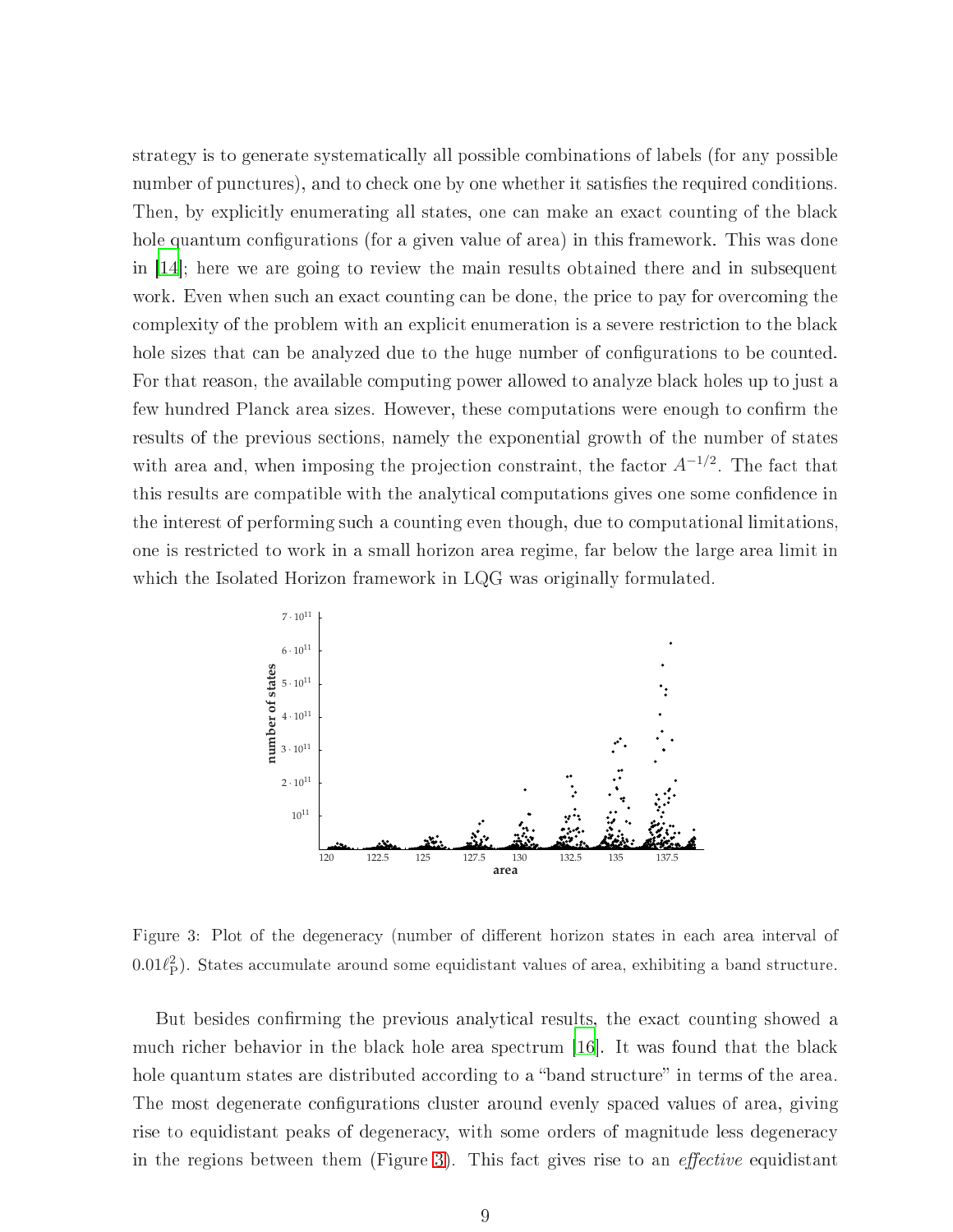quantization of the bla
k hole area in LQG, even when the area spe
trum in the theory [\(2\)](#page-3-1) is not equidistantly quantized. The most relevant quantitative information about this phenomenon is the fundamental area gap between peaks, whi
h is given by

$$
\Delta A = \gamma \chi \ell_{\rm P}^2 \tag{11}
$$

where  $\chi$  was estimated to be

 $\chi \approx 8.80$ .

A remarkable fact is that this result was obtained for both choices of labels to be counted, and that all the difference resides just in the value of the Barbero-Immirzi parameter.

The obvious interest is now in the physical consequences of this structure. The first clear consequence is in the entropy-area relation. This periodic band structure in the area spe
trum gives rise to a very distin
tive signal in the bla
k hole entropy, namely a stair-like behavior of entropy as a function of area, as shown in Figure [4.](#page-10-0) Furthermore, the parti
ular stru
ture of the area spe
trum an also have some impli
ations regarding the black hole radiation spectrum, as pointed out in  $|17|$ .



<span id="page-10-0"></span>Figure 4: Plot of the results for the entropy as a function of area (in Planck units) obtained with the computational counting. The stair-like behavior, with a step width corresponding to  $\Delta A$ , is observed.

On the other hand this regular pattern in the bla
k hole area spe
trum provides a nice contact point with the heuristic ideas of Bekenstein and Mukhanov [\[15](#page-22-14)] about black hole area equidistant quantization. Even though the basic area spectrum in LQG is

 $^\circ$  for details on now to obtain the entropy shown in Fig[.4](#page-10-0) from the degeneracy of Fig[.3](#page-9-0) see [\[14](#page-22-13), 10]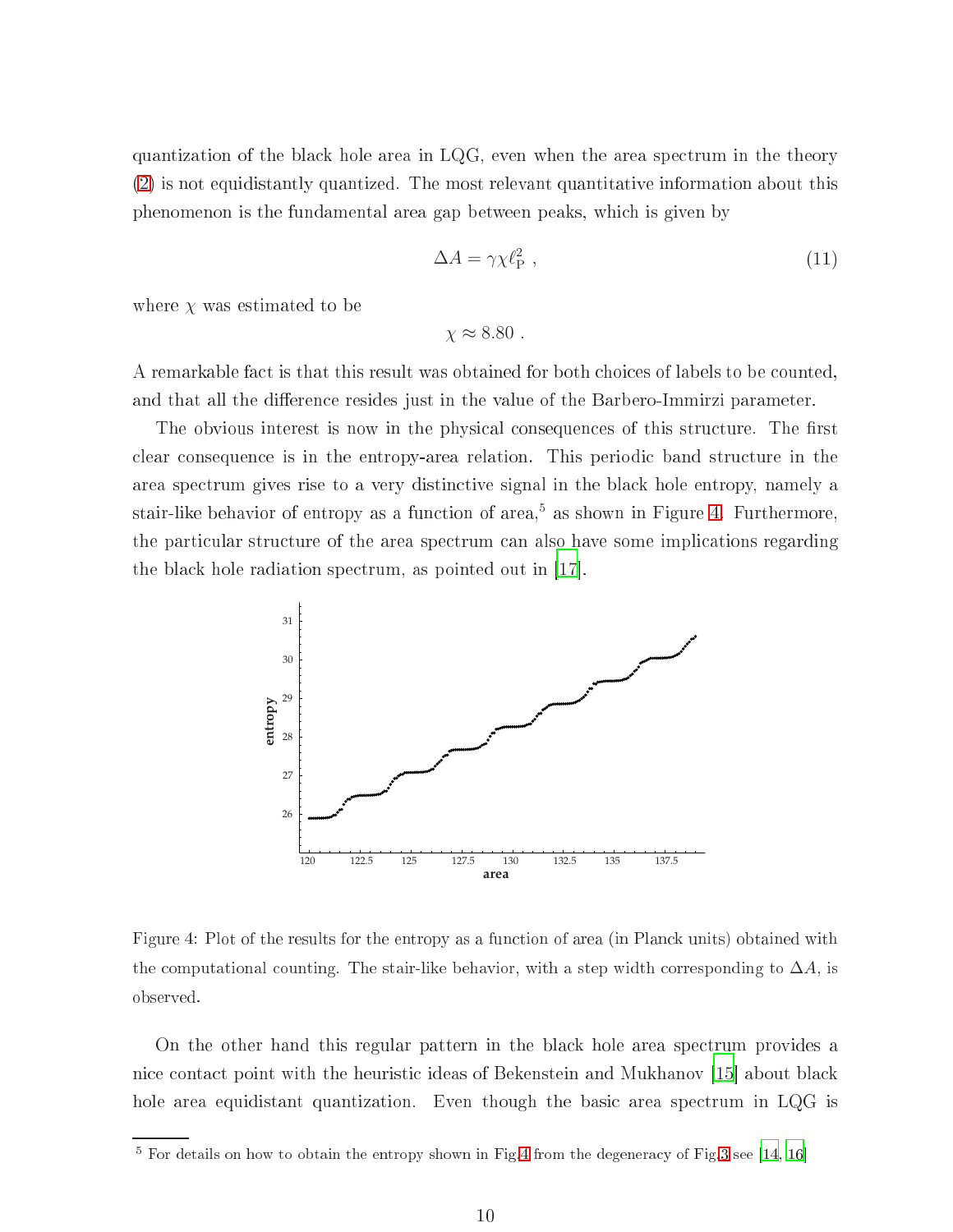not equidistant, this phenomenon shows that in the case of black holes this equidistance in the spe
trum appears in a rather subtle way, namely as a result of the non trivial degenera
y distribution. This point of onta
t be
omes even more intriguing when one realizes that the value of  $\chi$  is close to  $8 \ln 3 \approx 8.788898$ , as there is also a logarithmic constant arising from the heuristic considerations of Bekenstein and Mukhanov. It is evident that no reliable on
lusion an be extra
ted from this numeri
al proximity but it is worth keeping it in mind to see if a more detailed work can confirm a deeper relation behind this coincidence.

#### <span id="page-11-0"></span>V. THE RICHNESS OF DISCRETENESS

In this section we seek to understand where the equidistant structure in the black hole spe
trum omes from. We are going to analyze what happens to the MDD when one takes into account the discrete nature of the problem. Then, we are going to classify all configurations in sets characterized by two parameters, in such a way that the accumulation of states around the peaks of degeneracy becomes explicit and easy to study. Using these parameters, and some information extra
ted from the MDD, we will ompute the value of area orresponding to ea
h peak of degenera
y and then the area gap between peaks.

The first thing to consider is how is it possible to obtain information about the quasidiscrete structure of the spectrum using a distribution that was computed with approximations that seem to negle
t all the information about this behavior. In this point the important thing to notice is that, in fact, the approximation that is hiding all the discrete information is to assume that one can find some configuration satisfying the MDD for any given value of area. When doing so, one is implicitly assuming that the  $n_s$  numbers can take any possible value given by [\(7\)](#page-6-1), that in general are not integer values. It is lear that a non integer value for  $n_s$  makes no sense. Then in order to find the actual maximally degenerate configuration, one should take the closest integer to each value of  $n_s$  given by the MDD. However, if one modifies the value of  $n_s$ , one is modifying also its contribution to the area. Then, there are two possible cases, depending on the value of area we start with:

• When one tries to find the closest integer configuration, the area changes of each  $n_s$ compensate each other in such a way that at the end the integer configuration that we find takes almost the same value of area. Then we will be able to find some highly degenerate integer configurations with the same value of area we started from. This ase would orrespond with a peak of degenera
y.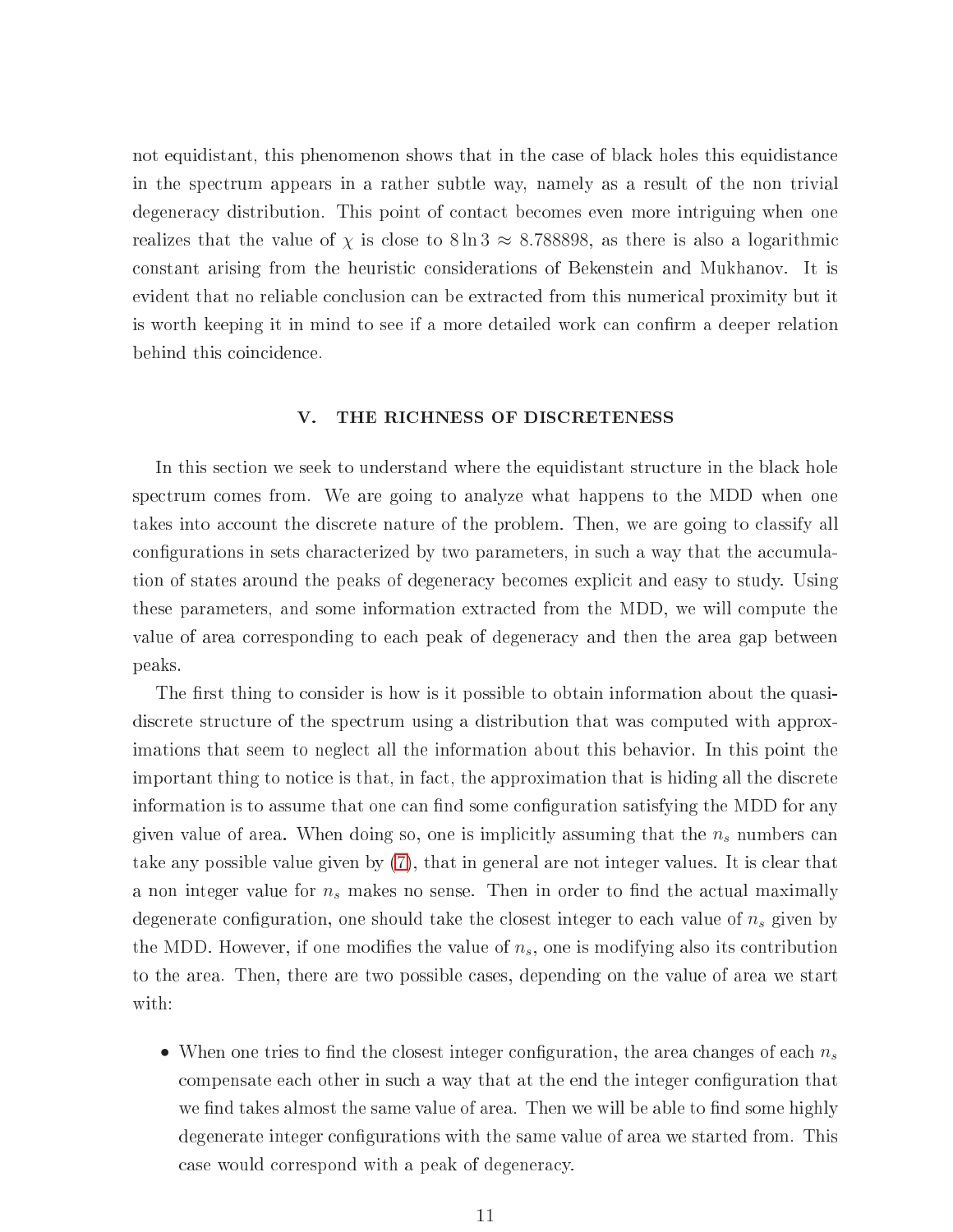• When changing to the closest integer configuration, the deviations of each  $n_s$  add up giving rise to a global area change so that the resulting integer configuration lies, in fact, in a different region of the spectrum. If one tries to find some integer configuration with the same value of area than the continuous one, it will not suffice to just take the closest integer to each  $n_s$ . One would be forced to modify considerably the  $n_s$  distribution, in order to reach this value of area with integer  $n_s$  values. But then, the obtained configuration will follow a distribution no longer close to the maximal degenera
y one, and would then have a mu
h lower degenera
y. Therefore, one will not be able to find a highly degenerate integer configuration for this value of area. Such values of area are the ones corresponding to the regions of low degeneracy between peaks.

Our task now is to find out which values of area correspond to the first case and which ones to the second. In order to do that, we will use a convenient classification of states.

#### A. Classifying states

The ombinatorial problem we are trying to address is a very ompli
ated one, given the large number of variables (degrees of freedom) that ome into play. For this reason, it is very difficult to handle all the information in a straightforward way. In order to be able to understand the underlying structure, we are going to organize all these configurations according to two parameters that will allow us to have a reasonable number of variables while keeping enough information for our analysis and omputations. The two parameters we are going to consider to classify configurations are:

- The number  $p$  of punctures of the configuration,  $p = \sum_{s=1}^{s_{max}} n_s$ , and
- the sum over all punctures of the  $s_i$  labels  $S = \sum_{i=1}^p s_i = \sum_{s=1}^{s_{max}} s_n$ .

For each pair of values of these parameters, we will have a set of many possible configurations. But the interesting thing is that if one fixes a given pair  $(S, p)$ , then the only freedom left to change the value of area associated to a configuration, is to distribute the  $S$  "units of s label" over the p punctures in different ways (or in other words, to change the  $n_s$  distribution). But the changes in area given by changing the distribution of  $n_s$ are very small compared with the change in area given by modifying the parameters S or p in one unit (the requirement that all  $n_s$  must be integer obviously implies that S and  $p$  can only take integer values). Then, by considering all possible  $n<sub>s</sub>$  distributions, one is overing an almost ontinuous region of area in the spe
trum, while modifying S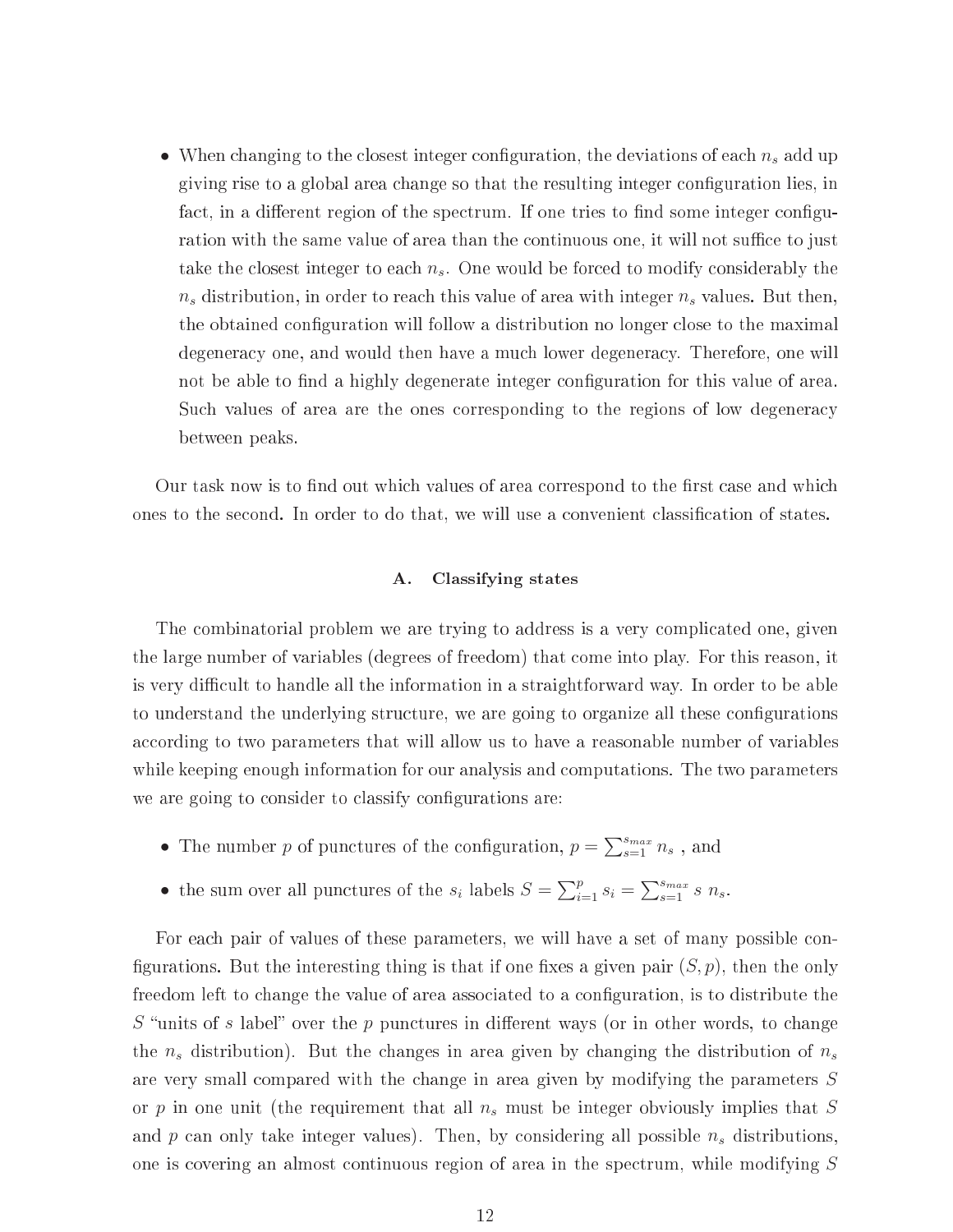or p results in a discrete jump to another area region. Of course, if one modifies radically the  $n_s$  distribution, from one extreme to the other, one can get changes in area larger than the one given by a change of one unit in  $S$  or  $p$ , so these different area regions could overlap at some points.

On the other hand, although hanging S produ
es a jump in areas and so does a change in  $p$ , one could in principle modify both parameters in such a way that the final area change is small. In fact, as we are going to see, there is a way of changing  $S$  and  $p$  so that the area does not change. As pointed out in  $[17]$  $[17]$ , there is a very precise relation in the area spe
trum of LQG that will help us to obtain this interesting relation between S and p. One can check that the contribution to area given by one puncture with  $s = 6$  is exactly the same as the contribution given by four punctures with  $s = 1$ . The interesting fact about this relation is that it is the only existing one for the low values of s that are relevant to the highly degenerate configurations (as pointed out in section [III,](#page-5-0) the value of  $\hat{n}_s$  decreases exponentially with s in the MDD).

Then, given a configuration, one can obtain another one with exactly the same value of area by removing a puncture with  $s=6$  and adding four punctures with  $s=1$  (decreasing the value of  $n_6$  in 1 unit and increasing  $n_1$  in 4 units). But this change implies increasing the number of punctures  $p$  in three units and decreasing the sum of  $s$  over all punctures  $(S)$  in two. Therefore, different pairs of parameters  $(S, p)$  related by this transformation will be in the same area region.

We can write down this relation in a more concrete way. Given a value  $S_0$  for S and a value<sup>7</sup>  $p_0 = 1, 2, 3$  for p, all pairs  $(S_t, p_t)$  that satisfy the following relation:

$$
(S_t, p_t) = (S_0 - 2t, p_0 + 3t) , \qquad (12)
$$

<span id="page-13-0"></span>with  $t \in \mathbb{Z}$  such that  $S_t \geq p_t$ , are in the same region of area.  $S_0$  will be the maximum value of S and  $p_0$  the minimum value of p among all pairs  $(S_t, p_t)$  satisfying this relation. Thus, if we consider the quantity  $K = 3S_0 + 2p_0$ , we can associate to the same value of area all pairs of parameters satisfying

$$
3S + 2p = K \tag{13}
$$

Then, for each value of K we will obtain the configurations that appear in a certain region of area. In fact, it is important to notice that, if one takes into account the

<sup>&</sup>lt;sup>6</sup> The next exact relation is found between one puncture with  $s = 16$  and six punctures with  $s = 2$ , but the contribution of punctures with  $s = 16$  to the highly degenerate configurations is completely negligible.

<sup>&</sup>lt;sup>7</sup> Any value of p larger than 3 would be in correspondence with one of these tree values of  $p_0$ , i.e., a pair  $(S, p = 4)$  will correspond to  $(S_0 = S + 2, p_0 = 1)$ , and so on.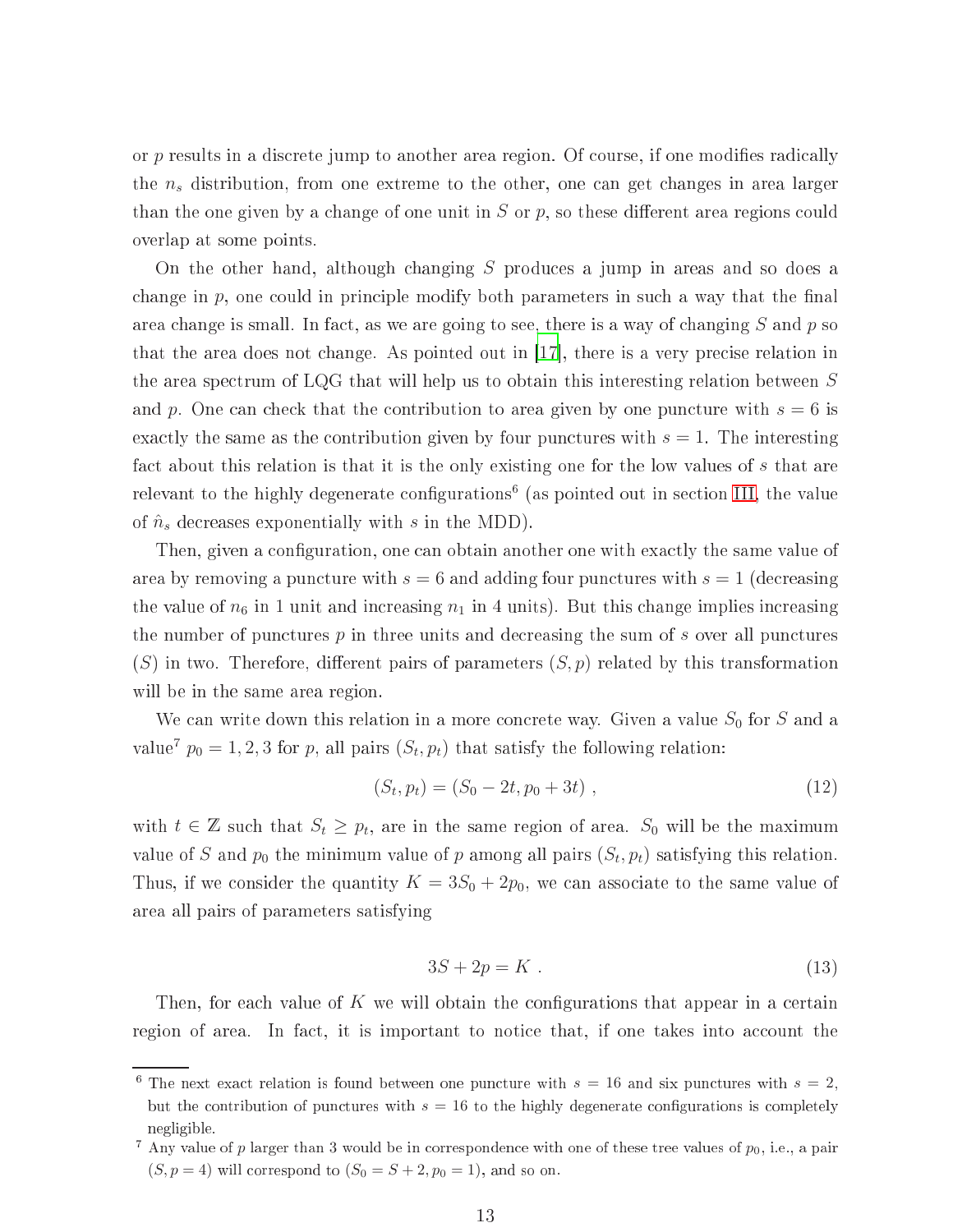projection constraint, then the value of S can only be even (for an odd value of S would imply that  $\sum_i m_i$  can only take half-integer values, and then it could not be zero). With this in mind,  $K$  will only be allowed to take even values.

#### B. Highly degenerate integer configurations

Now, in order to account for the peaks of degeneracy, we need to consider the most degenerate integer configurations, which we will find with the help of the MDD. For a certain value of area, this distribution fixes a value for S and p, that we will call  $S_{md}(A)$  and  $p_{md}(A)$ . Furthermore, as the values of  $\hat{n}_s$  are constant with area,  $S_{md}(A)$  and  $p_{md}(A)$  will grow proportionally with area, giving rise to a constant quotient  $\hat{s}_{md} = \frac{S_{md}}{n_{md}}$  $p_{md}$  . Hence, how all the pairs  $(S, p)$  can contain maximally degenerate configurations; these configurations can only take values of S and p satisfying the quotient  $\hat{s}_{md}$ . However, it is important to notice that the values of  $S_{md}(A)$  and  $p_{md}(A)$  fixed by the MDD are not, in general, integer numbers. Then, if starting from a configuration satisfying the MDD one changes to the closest integer values for each  $n_s$  in order to find the actual maximally degenerate integer configuration, this would necessarily imply a change in  $S$  and in  $p$  to integer values. But as we have seen, to change  $S$  and  $p$  implies relatively large changes in area, unless such changes in S and p follow the "constant area" relation  $(13)$ . Therefore, if those  $(S_{md}(A), p_{md}(A))$  satisfy this relation for an even value of K, it will be possible to find, for the same value of area, some integer pair  $(S', p')$ , with even S', close to  $(S_{md}(A), p_{md}(A)),$ thus containing highly degenerate configurations. Otherwise, it will not be possible to find any highly degenerate configuration for that value of area, as explained at the begining of se
tion [V.](#page-11-0)

In addition, among all configurations compatible with a given pair of values  $(S', p')$ , the most degenerate ones will be those having  $n_s$  distributions close to the MDD, and therefore they will all appear together in a region of area mu
h smaller than the total area covered by the set of all configurations with these values of  $(S', p')$ . Then, although the regions of area corresponding to different pairs  $(S, p)$  can overlap (as pointed out above), the regions containing highly degenerate integer configurations will not. Thus, we expect to find the highly degenerate configurations clustered around some area values, each one corresponding to a different value of  $K$ .

We are going to compute in next section the values of area for which the MDD fixes a pair of values  $(S_{md}(A), p_{md}(A))$  satisfying the constant area relation for each value of K, which will correspond to the values of area of the peaks of degeneracy.

We can understand the above discussion in a more graphical way looking at Figure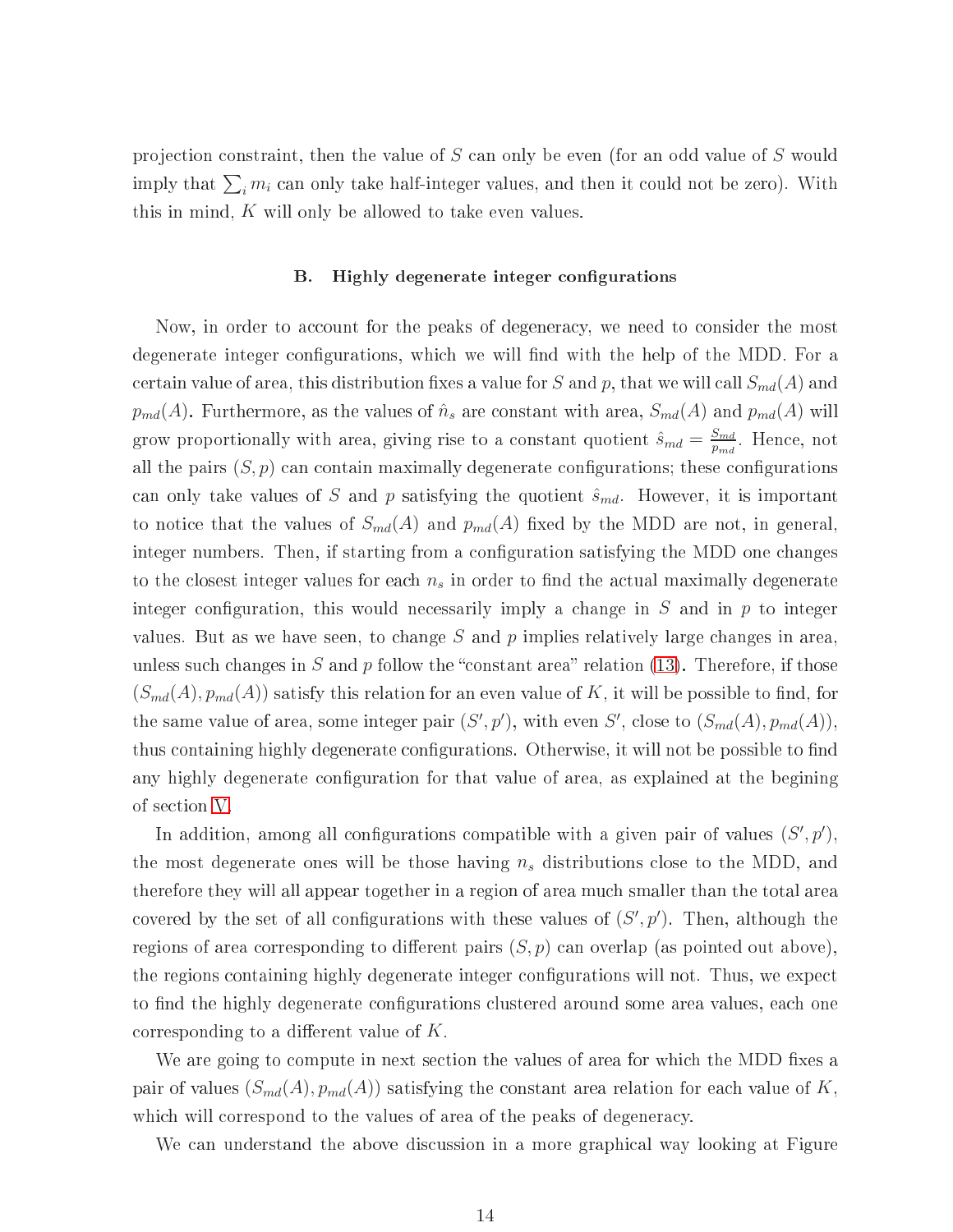

<span id="page-15-0"></span>Figure 5: Plot of the sum  $S$  of spin labels vs. the number  $p$  of punctures. All the discrete configurations are placed in the marked points. The thin lines represent "constant area surfaces"  $(K\text{-lines})$  while the thick line cointains the values of  $(S, p)$  that satisfy the quotient  $\hat{s}_{md}$  (MD-line).

[5.](#page-15-0) The positive slope line represents the pairs  $(S, p)$  that satisfy the maximal degeneracy quotient  $\hat{s}_{md}$  (MD-line). Each of the negative slope lines represent the values  $(S, p)$  related by  $(13)$  for each even value of K (K-lines). The marked points represent the allowed integer pairs  $(S, p)$ . Only for those points at where the MD-line intersects some of the K-lines, a close integer pair  $(S', p')$  can be reached following the corresponding K-line (keeping area constant). In other words, the actual highest degeneracy configurations, that can only be found in the integer points close to the MD-line, correspond to the values of area associated to the point at which the corresponding  $K$ -line intersects this MD-line. The MDD provides the ne
esary information to ompute the value of area asso
iated to ea
h point of the MD-line, as well as the slope of this MD-line. We an compute, therefore, the area of each intersection point and, thus, of the corresponding peak of degeneracy. Finally, computing the difference in area between two consecutive intersections (two consecutive even values of  $K$ ) we will get the area gap between two peaks of degenera
y.

As a final remark in this section, we can analyze the effect of the projection constraint. In our model, this constraint is introduced by considering only even values of  $K$  (i.e. even values of  $S$ ). Then, if the projection constraint was not introduced, there would be an additional line between each two consecutive K-lines in Figure [5.](#page-15-0) This would correspond to having an additional peak of degenera
y between ea
h two. But looking at Figure [3](#page-9-0) one can see that, given the proportions of the spacing between peaks and the width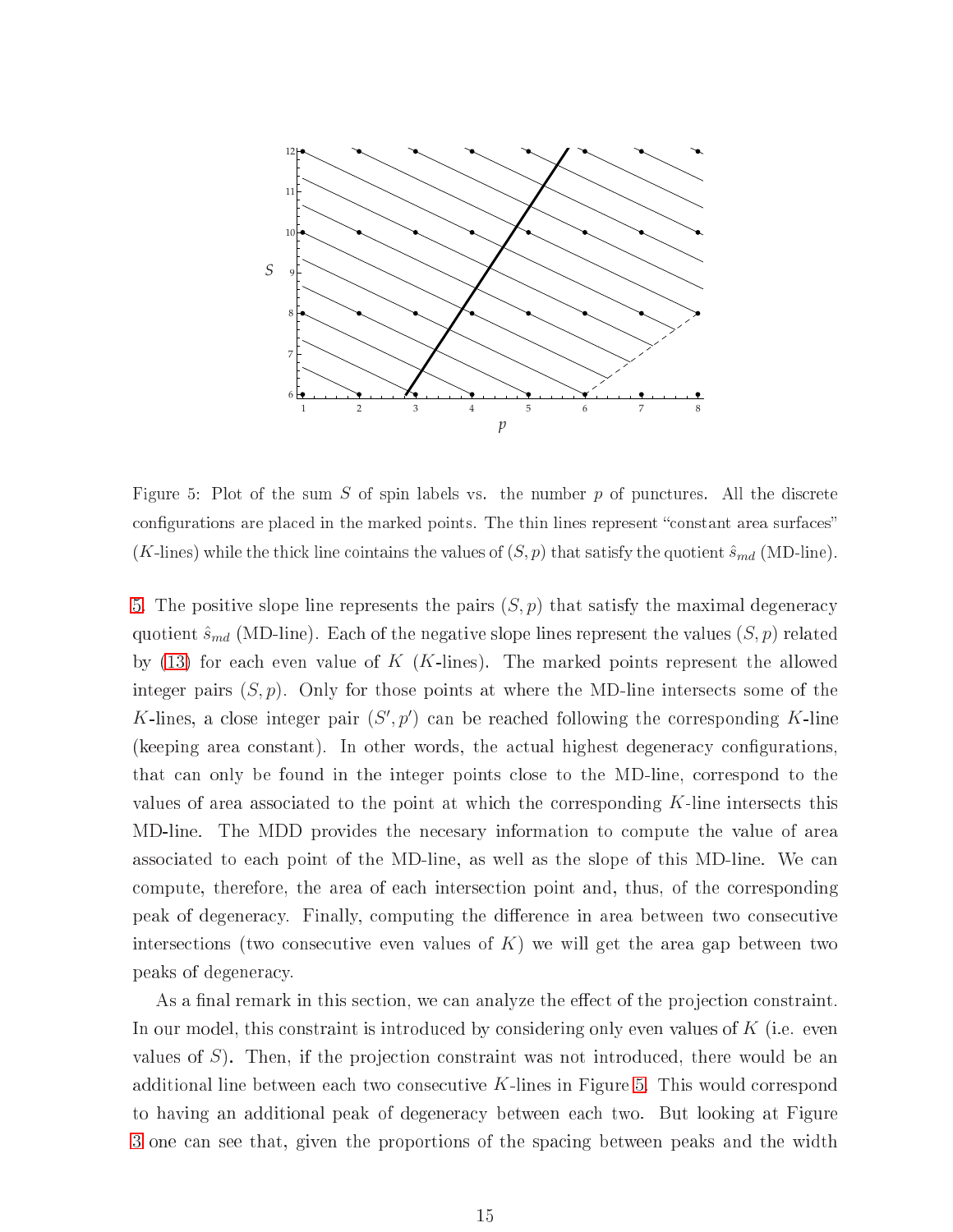of those peaks, pla
ing an additional one between ea
h two would almost result in no low degeneracy regions between them, hiding then the "quasi-discrete" structure of the spectrum. Then, as pointed out in [\[18](#page-22-17)], the regular pattern we are studying is a general feature that affects to all states and not only those satisfying the projection constraint. But it is precisely the introduction of this constraint what makes the "discrete" structure to arise in a lear and relevant way.

### C. Computation of ∆A

Let us then proceed to the explicit computation of these quantities. The steps we are going to follow are:

- In the first place, using the MDD we will compute the quotient  $\frac{S_{md}}{p_{md}}$  for maximally degenerate states  $(\hat{s}_{md})$ .
- From [\(13\)](#page-13-0) we will obtain an explicit relation  $S = S(p, K)$ .
- We will use this explicit relation and the value of the quotient  $\hat{s}_{md}$  to compute the number of punctures of the maximally degenerate state  $p_{md}(K)$  for a given value of K (the value of p at which the MD-line intersects a K-line in Figure [5\)](#page-15-0).
- Then, again using the MMD, we will compute the mean contribution to area  $A_{md}$ of a pun
ture in a onguration satisfying this distribution.
- Thus, the value of area associated to an intersection with a line characterized by  $K$ will be  $A_{md}(K) = p_{md}(K)\hat{A}_{md}$ .
- Finally, computing the difference between  $A_{md}(K)$  for two consecutive even values of K  $(A_{md}(K+2) - A_{md}(K))$ , we will obtain the value of  $\Delta A$ .

In order to compute  $\hat{s}_{md}$  it is worth noticing that the quantity  $\frac{S}{p}$  can be seen as the mean value of s of each puncture in a configuration. Then, to compute this value in the ase of the MMD we an write

$$
\hat{s}_{md} = \sum_{s} s\hat{n}_s. \tag{14}
$$

Thus we can compute the value of  $\hat{s}_{md}$  and we know that

<span id="page-16-0"></span>
$$
\frac{S_{md}}{p_{md}} = \hat{s}_{md} \tag{15}
$$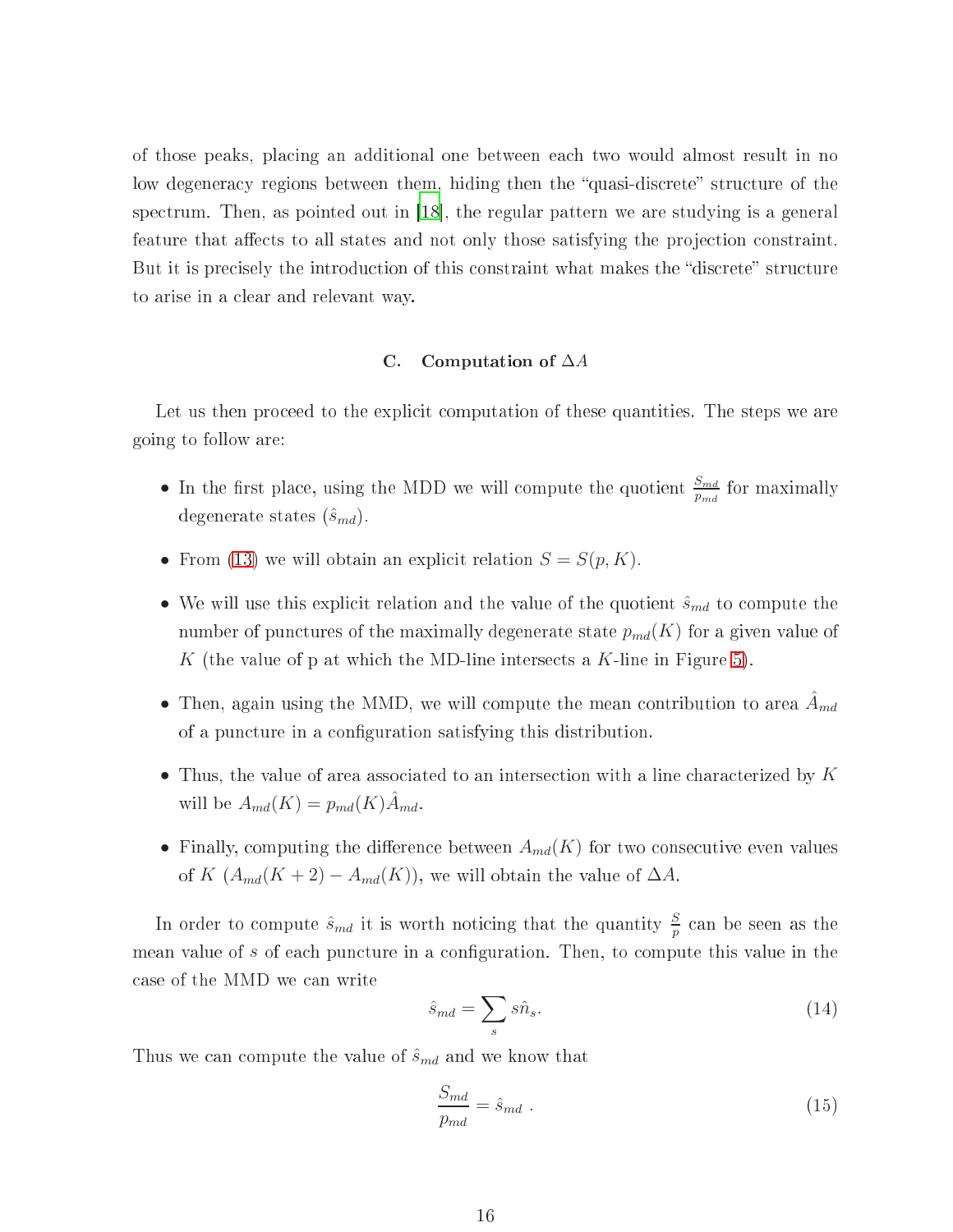Now, from the relation between S and p in a given band  $(3S + 2p = K)$ , we can extract the following equation

$$
S(p,K) = \frac{K}{3} - \frac{2}{3}p \tag{16}
$$

Plugging this into [\(15\)](#page-16-0), we get

$$
\frac{S_{md}(p, K)}{p_{md}(K)} = \frac{\frac{K}{3} - \frac{2}{3}p_{md}(K)}{p_{md}(K)} = \hat{s}_{md} ,
$$

leading to

$$
p_{md}(K) = \frac{K}{3\hat{s}_{md} + 2} \ . \tag{17}
$$

We have then the number of punctures that correspond to a maximal degeneracy configuration for a given value of K (the intersection for a given  $K$ -line).

Now, to compute the mean contribution to the area from a puncture in a configuration satisfying the MDD, we proceed in the same way as we did to compute  $\hat{s}_{md}$ . We then write

$$
\hat{A}_{md} = \sum_s a(s)\hat{n}_s = 4\pi\gamma \ell_{\rm P}^2 \sum_s \hat{n}_s \sqrt{s(s+2)}\ . \tag{18}
$$

With this expression we can write the value of area associated to each of the intersections for each value of  $K$ ,

$$
A_{md}(K) = p_{md}(K)\hat{A}_{md} = \frac{K\hat{A}_{md}}{3\hat{s}_{md} + 2} \tag{19}
$$

We have then arrived at the main goal of the paper, i.e. obtaining the value of area associated to the corresponding peak of degeneracy for each value of  $K$ . With this expression we can compute numerically the value of area of each peak of degeneracy. We can also easily see that  $A_{md}$  has a linear dependence on K, so the peaks are evenly spaced. We can hence compute this spacing just by taking the difference between two consecutive values of  $K$ ,

$$
\Delta A = A_{md}(K+2) - A_{md}(K) = \hat{A}_{md}(p_{md}(K+2) - p_{md}(K)) = \frac{2\hat{A}_{md}}{3\hat{s}_{md} + 2} \,. \tag{20}
$$

Then, finally, writing explicitly all the terms in the above result, we can express the value of the area gap between peaks as

$$
\Delta A_{\rm GM} = \chi_{\rm GM} \gamma_{\rm GM} = \frac{8\pi \gamma_{\rm GM} \ell_{\rm P}^2 \sum_{s} \sqrt{s(s+2)} (s+1) e^{-\lambda_{\rm GM} \sqrt{s(s+2)}}}{3(\sum_{s} s(s+1) e^{-\lambda_{\rm GM} \sqrt{s(s+2)}}) + 2} \,. \tag{21}
$$

At this point, we can recall that the only difference in all this discussion between the label choice we are using and the other comes from the degeneracy associated to the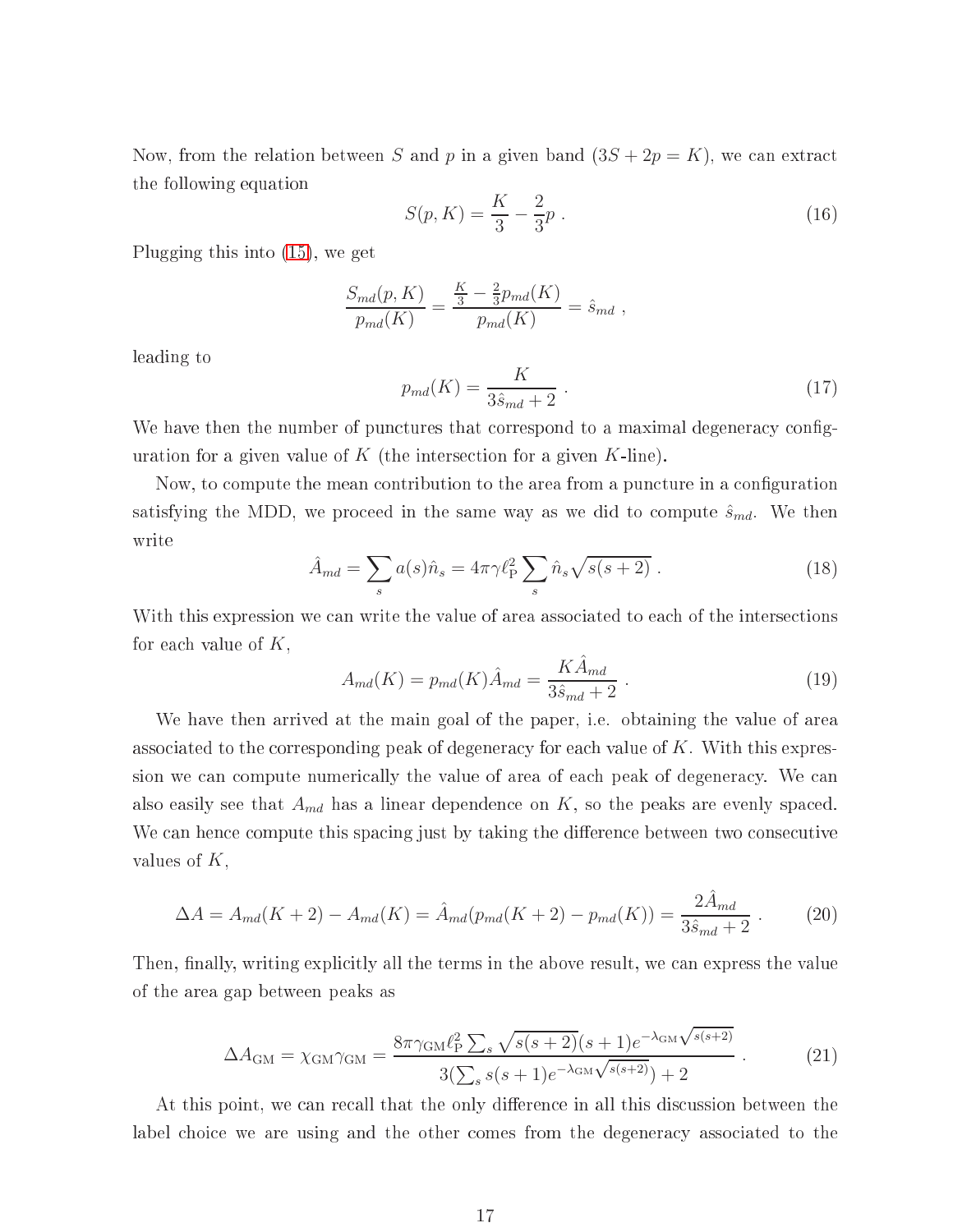<span id="page-18-1"></span>combinations of  $m_i$  compatible with each configuration. Introducing this change, the result for the  $\Delta A_{\text{DLM}}$  in the case of the counting of [\[9](#page-22-8)] is

$$
\Delta A_{\text{DLM}} = \chi_{\text{DLM}} \gamma_{\text{DLM}} = \frac{8\pi \gamma_{\text{DLM}} \ell_{\text{P}}^2 \sum_{s} 2\sqrt{s(s+2)} e^{-\lambda_{\text{DLM}} \sqrt{s(s+2)}}}{3(\sum_{s} 2se^{-\lambda_{\text{DLM}} \sqrt{s(s+2)}}) + 2}, \qquad (22)
$$

with the corresponding  $\lambda_{\text{DLM}}$ .

#### <span id="page-18-0"></span>ANALYSIS OF THE RESULTS VI.

In this section we present the numerical values obtained for  $\chi$  and analyze them. The resulting values of the expressions we have found an be easily omputed using Mathematica<sup>TM</sup> and we get

$$
\chi_{\text{GM}} = 8.789242
$$
,  $\chi_{\text{DLM}} = 8.784286$ .

The fact that the difference between these two values is in the fourth digit gives us a hint on the level of accuracy that is being reached. Besides, it was pointed out in [16] that the value of  $\chi$  is numerically close to  $8 \ln 3 = 8.788898$ . One can see that the above results oin
ide, also up to the fourth digit, with this value, and furthermore, that the value of  $8 \ln 3$  is contained between the two above values of  $\chi$ . One can compute the deviations between those three values:

$$
\frac{|\chi_{\text{GM}} - 8 \ln 3|}{8 \ln 3} = 0.000039 = 0.004\%,
$$
  

$$
\frac{|\chi_{\text{DLM}} - 8 \ln 3|}{8 \ln 3} = 0.00052 = 0.05\%,
$$
  

$$
\frac{|\chi_{\text{GM}} - \chi_{\text{DLM}}|}{\chi_{\text{GM}}} = 0.00056 = 0.06\%.
$$

Then, with a precision of 0.06%, the values of  $\chi_{\text{GM}}$ ,  $\chi_{\text{DL}}$  and 8ln 3 are the same. Of course, this is still not a rigorous proof that  $\chi$  is equal to 8 ln 3, but it is relevant to see how, when one improves the accuracy of the calculations, the numerical coincidence keeps being satisfied.

Let us end this section with two remarks.

• One can check whether the results obtained with the model presented here are in good agreement with the computational data obtained from the algorithm of [\[14](#page-22-13)]. It can be seen in figure [\(6\)](#page-19-0) how the values for the area of the peaks that we obtained here fit the peaks observed in the spectrum obtained from the computer. We see how the analytical values match in a nice way with the computational data. On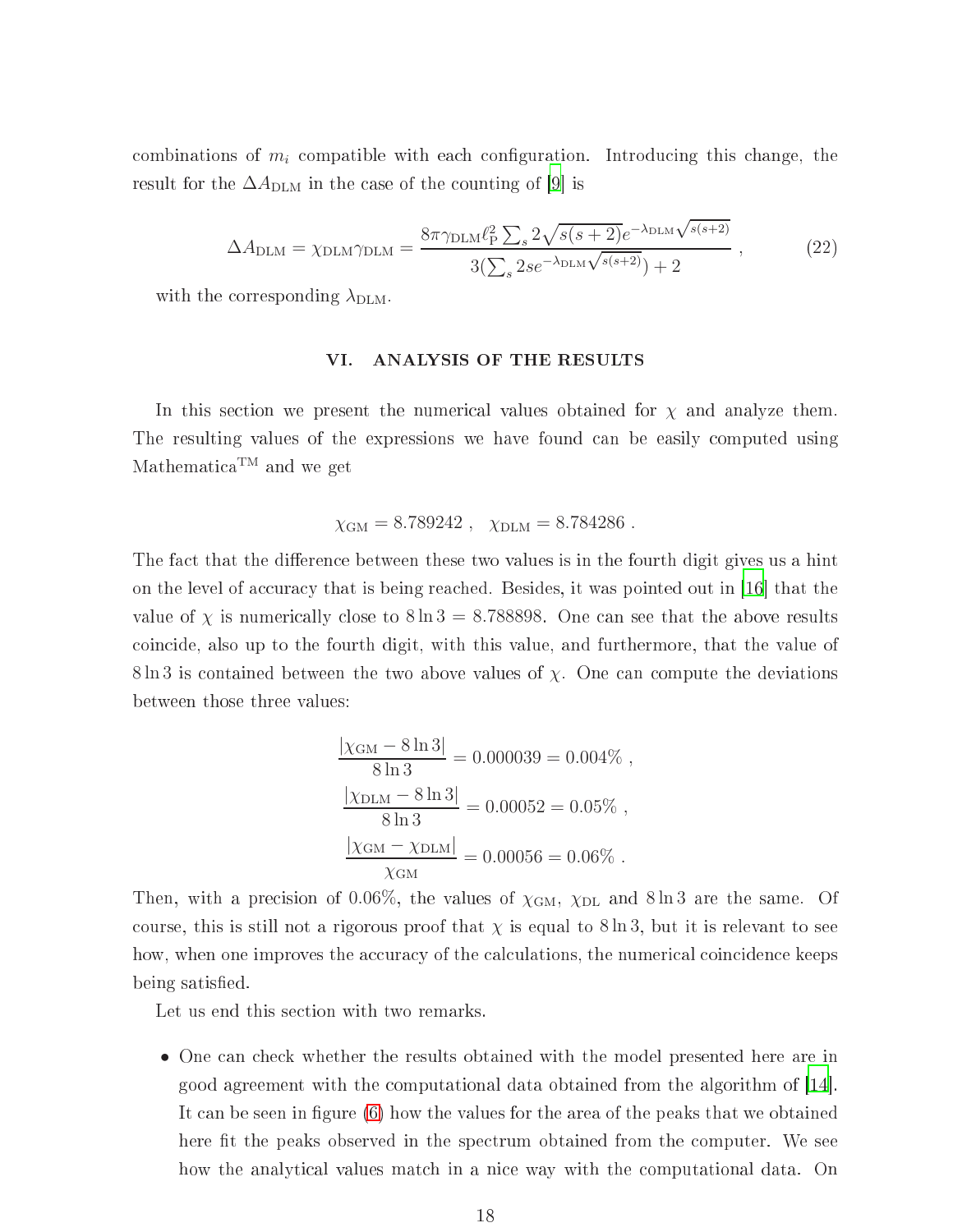

Figure 6: Comparison between the analytical values for the area of the peaks (dashed vertical lines) and the actual peaks obtained from the computational data.

<span id="page-19-0"></span>

Figure 7: The mean values of  $\hat{n}_s$  obtained from the computational results (points) are compared with the exponential decrease expected from the MDD.

<span id="page-19-1"></span>the other hand, in figure [\(7\)](#page-19-1) the mean values of the  $\hat{n}_s$  obtained with the computer for the five most degenerate configurations of three consecutive peaks (with areas between 170 and  $177\ell_P^2$ ) are compared with those given by the MDD. One can he
k that, even for this extreme low value of area, the agreement is quite good, as expected from the analysis in section IIIA, so one can feel confident with the use of the MDD in the omputations. Finally, using these omputational data we have observed that, in fact, all configurations giving relevant contributions to the degeneracy at any given peak are characterized by pairs of values  $(S, p)$  that satisfy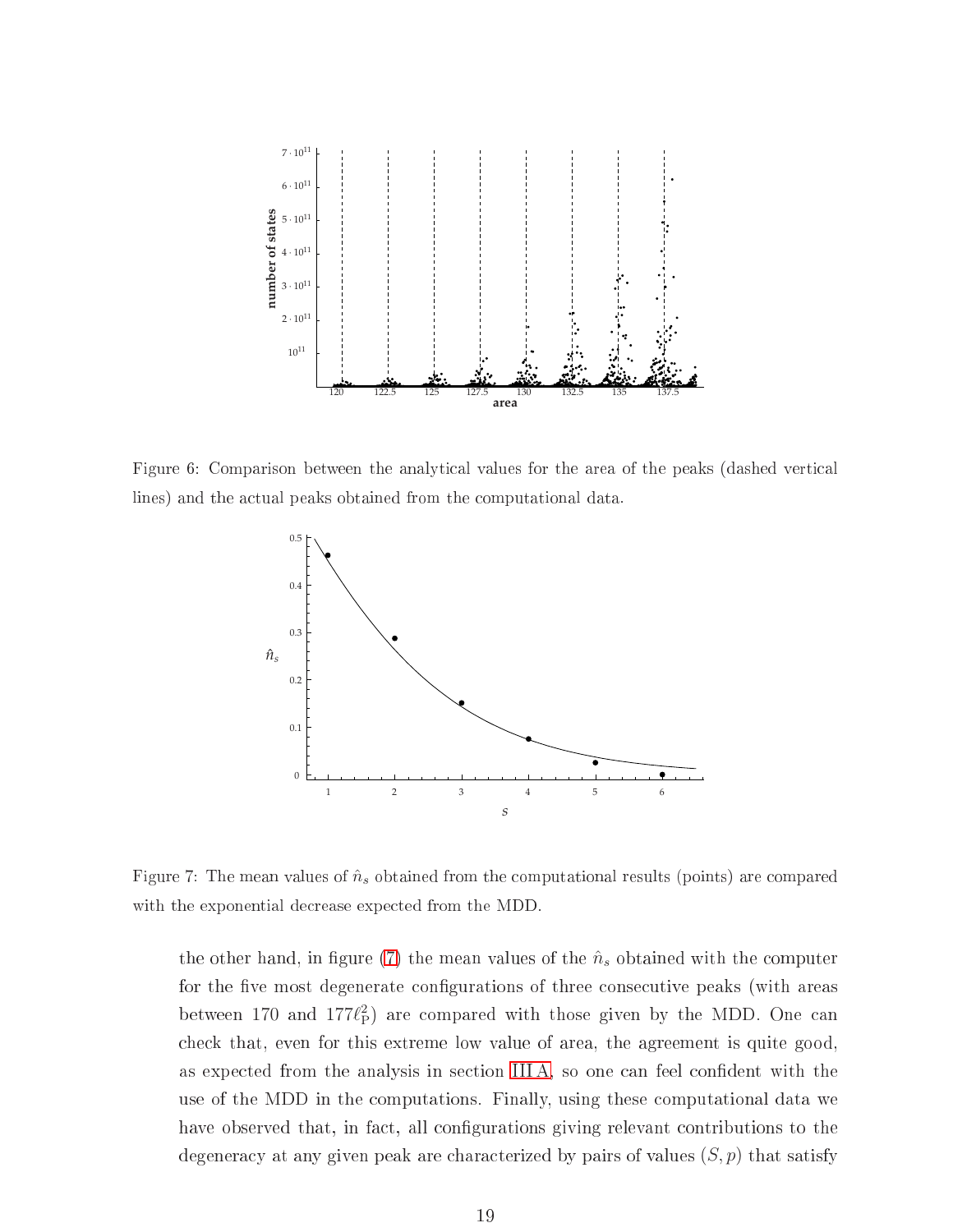the relation  $(13)$  for the corresponding value of K, in complete agreement with the analysis presented in section [V.](#page-11-0) Thus, the computational data support the fact that the model presented here works reasonably well.

• At this point we can analyze the results previously obtained in [18]. There, the problem is addressed using a rather different approach, namely, reformulating it in terms of the so alled random walks. It is very interesting to see how, within this alternative approach, the accumulation of states around certain values of area also becomes manifest. By treating the area spectrum of  $LQG$  as an effectively quasi-equidistant spe
trum, a way to ompute the area gap between peaks is then proposed. The value for  $\Delta A$  was obtained as 2/3 of the spacing in this effectively quasi-equidistant area spe
trum. This 2/3 fa
tor was introdu
ed ad ho in order to fit the computational data. A noteworthy fact is that this independent derivation gave rise to the same expresion [\(22\)](#page-18-1). Nevertheless, from the point of view of the authors it is not easy to reconcile the introduction of this  $2/3$  coefficient with the qualitative pi
ture of a quasi-equidistant spe
trum being the origin of the observed regular pattern.

With the picture presented here, it is now rather easy indeed to understand where this coefficient comes from. The fundamental area gap in the quasi-equidistant spectrum of [18] corresponds to the mean area change given by increasing  $S$  in one unit in our formalism. But as we have seen, S only takes even values. Then the minimum increment in  $S$  must be two. Furthermore, if one comes back to the relation between  $S_0$ ,  $p_0$  and  $K$   $(K = 2S_0 + 3p_0)$  then one can check that for each even value of  $S_0$  there are three corresponding values of K (the ones corresponding to  $p_0 = 1, 2, 3$  and then to three peaks of degeneracy. Hence, the mean area change given by increasing  $S$  in two units corresponds to three times the area gap between peaks. Thus, the fundamental gap of the quasi-equidistant spe
trum in [18] is nothing but three halves of the area gap between peaks  $\Delta A$ .

### <span id="page-20-0"></span>VII. CONCLUSION AND OUTLOOK

Let us summarize the results of the paper. We have analyzed the combinatorial problem and we have qualitatively understood the reason why the highest degenerate configurations an only appear for some values of area and not for all of them. When the dis
rete nature of the problem is taken into account, there are regions of area for which the "discrete" configurations" are not allowed to satisfy a distribution close to the one that gives the maximal degenera
y in the ontinuous ase, thus giving rise to the observed pattern in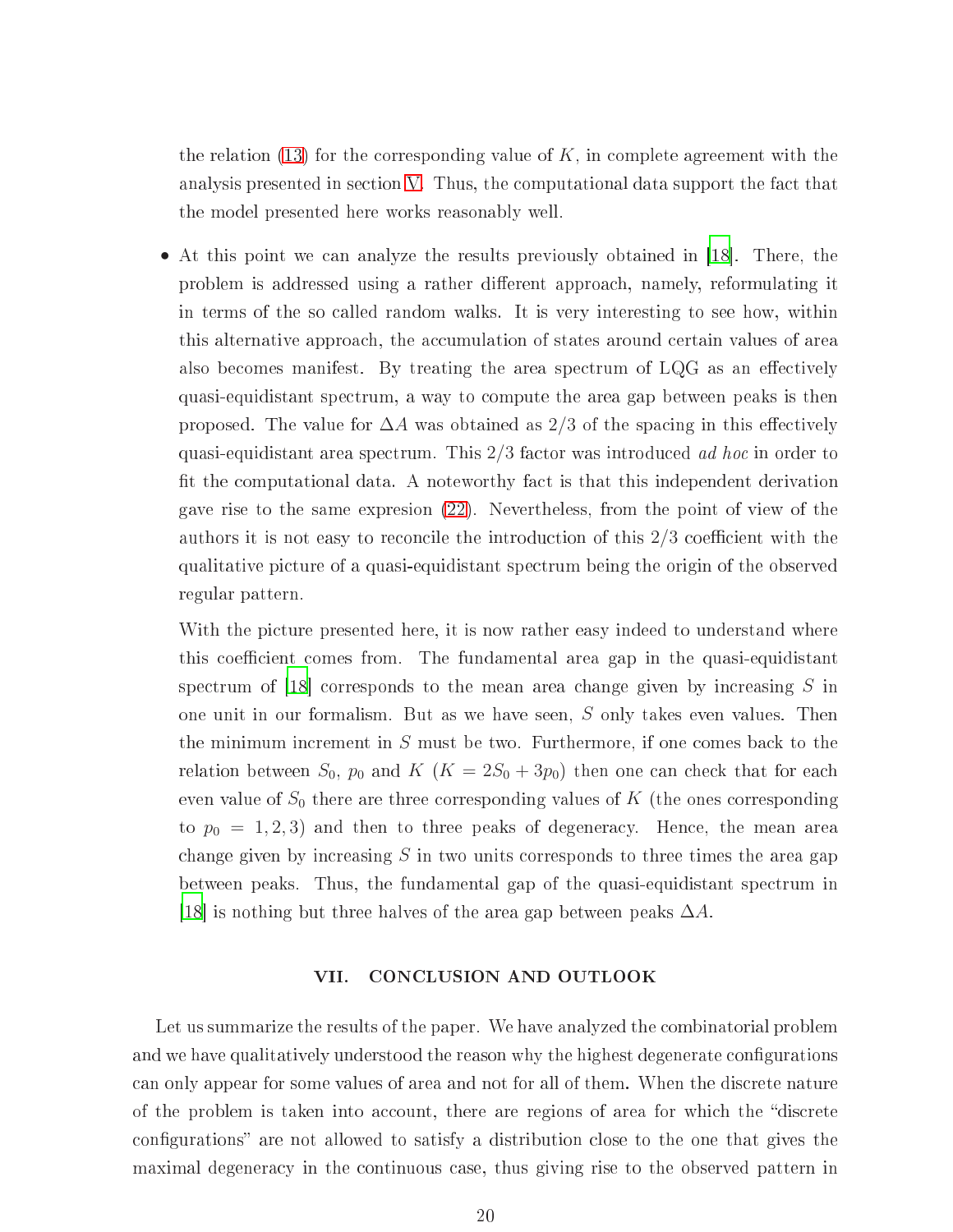the bla
k hole area spe
trum. We have also veried that the analysis is valid for both hoi
es of labels, as the arguments presented here apply equally to both ases, so it seems now rather natural that the analyzed behavior of the spectrum appear with both counting pro
edures. Finally, our analyti
al omputations allowed us to obtain the values of area for which the peaks of degeneracy should appear and showed that these values are evenly spaced. In addition, the results match in a nice way with the computational data obtained in [\[14](#page-22-13)], thus indicating the validity of the model. From this, we have also been able to compute the analytical value of the corresponding parameter  $\chi$  for both label choices and we have found that the results coincide up to a precision of 0.06%. Furthermore, we have checked out that, up to this improved precision, the surprising numerical coincidence with 8 ln 3 keeps holding.

There are still some important open questions. On the one hand, one may ask which are the sour
es of this 0.06% deviation. Moreover, it would be very interesting to obtain an analytical proof for the conjectured value of  $\chi = 8 \ln 3$ . On the other hand, although the area gap between peaks obtained with our model has no dependen
e on the area, one may be interested in knowing what would happen to the width of the bands for large areas. Whether this width increases with area, thus hiding the quasi-discrete behavior. or not, is also an interesting issue to be investigated. A omprehensive analysis of the full ombinatorial problem ould shed light on some of these questions. But undoubtedly, the most important and interesting open question is to find a consistent physical interpretation to this intriguing behavior of quantum bla
k holes.

#### A
knowledgements

We would like to thank H. Sahlmann for very interesting discussions about the content of the paper, and also T. Pawlowski and G. Mena-Marugán. We thank J.A. de Az
árraga, J.F. Barbero, A. Cori
hi, H. Sahlmann and E.J.S. Villaseñor for a areful reading of the manuscript. We also thank J. Navarro-Salas and J. Olivert for their advice and encouragement. We finally thank specially A. Corichi for his helpful guidance.

IA thanks T. Ja
obson for his hospitality at the University of Maryland. JD thanks the Institute for Gravitation and the Cosmos, Penn State University, for its hospitality and A. Cori
hi also for his hospitality at the Instituto de Matemáti
as, UNAM.

This work was in part supported by ESP2005-07714-C03-01, FIS2005-02761 and FIS2005-05736-C03-03 (MEC) proje
ts and by CONACyT U47857-F grant. IA and JD